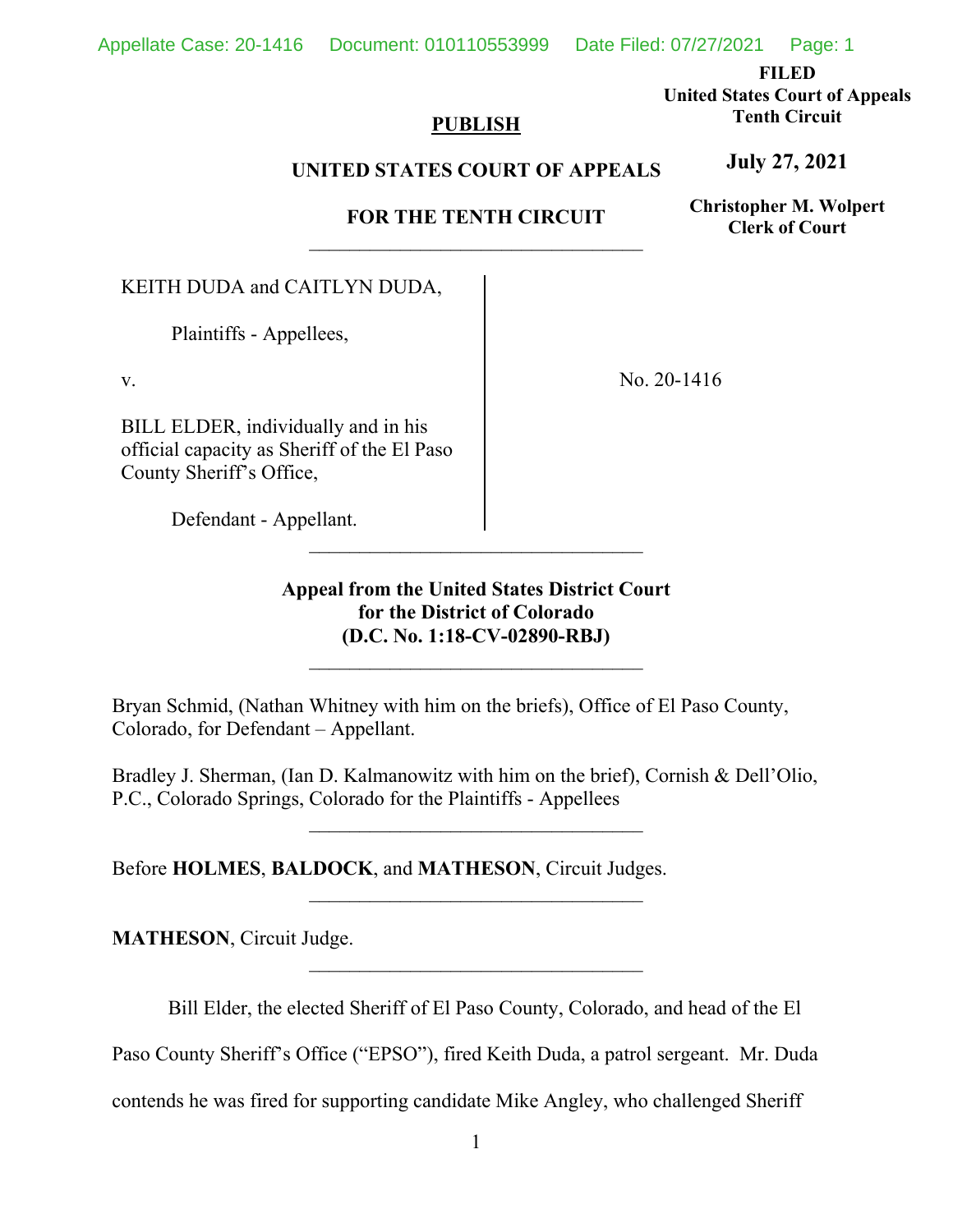Elder's reelection bid, and for giving an interview to a local newspaper about sexual harassment and other misconduct at EPSO. Mr. Duda brought First Amendment retaliation claims under 42 U.S.C. § 1983. At summary judgment, the district court denied qualified immunity to Sheriff Elder. Exercising jurisdiction over this interlocutory appeal under 28 U.S.C. § 1291, we affirm.

# I. **BACKGROUND**

## A. *Factual History*

The following relevant facts are drawn heavily from the district court's order because "[t]he district court's factual findings and reasonable assumptions comprise the universe of facts upon which we base our legal review of whether defendants are entitled to qualified immunity." *See Cox v. Glanz*, 800 F.3d 1231, 1242 (10th Cir. 2015) (quotations omitted). Further, on review of a summary judgment order, we "view the facts in the light most favorable to [Mr. Duda] and resolve all factual disputes and reasonable inferences in [his] favor." *Henderson v. Glanz*, 813 F.3d 938, 952 (10th Cir. 2015).

#### **Relevant Persons**

Keith Duda and Caitlyn Duda are a father and daughter. Both worked at EPSO. Mr. Duda was a patrol sergeant from May 2006 until July 2018, when he was terminated. Ms. Duda was a security technician and a detention specialist.

Sheriff Elder became the Sheriff of El Paso County in January 2015. Under Colorado law, he controls hiring and firing decisions at EPSO. On taking office, he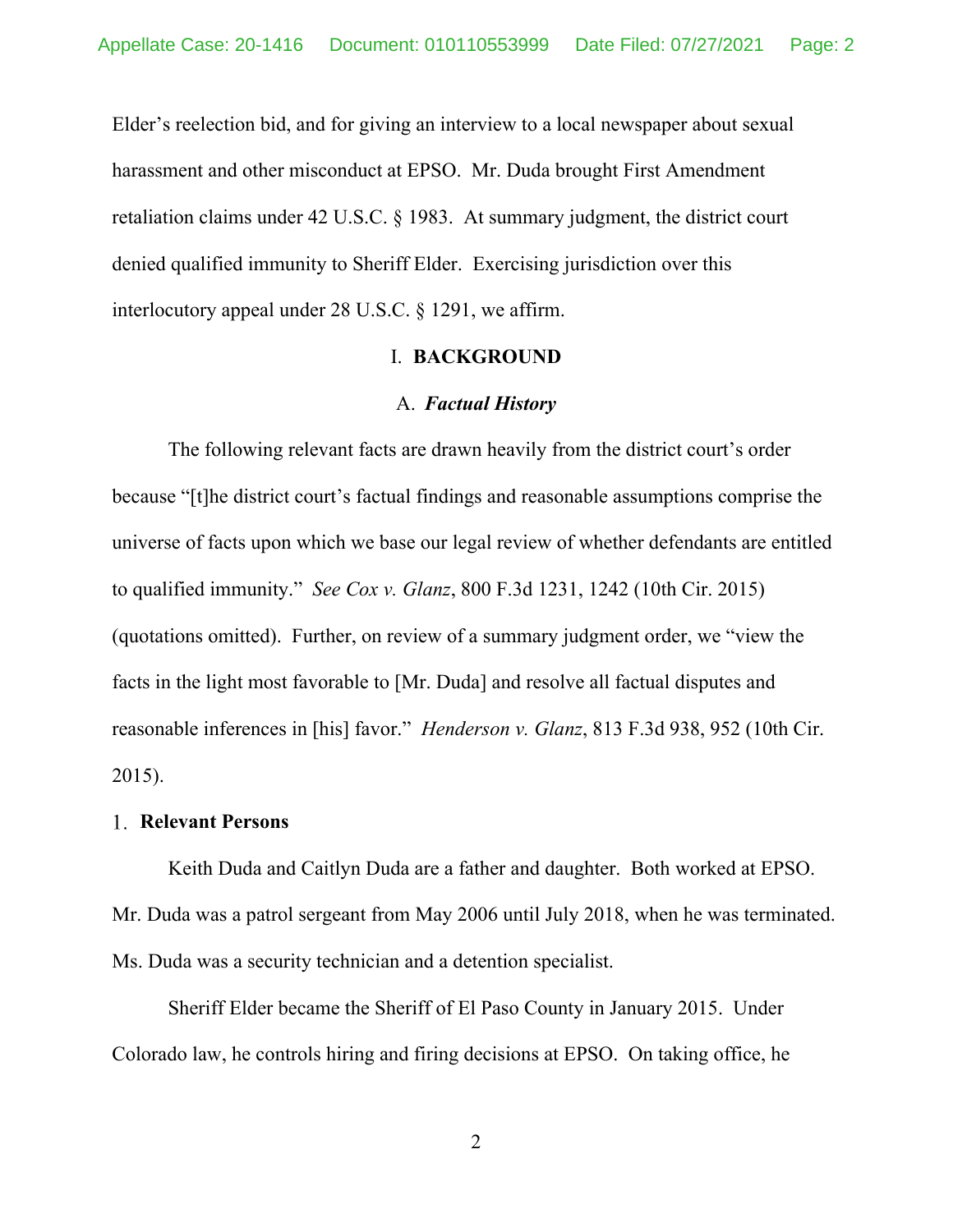promoted Bill Huffor to sergeant, and he appointed Mr. Huffor's wife, Janet, to chief of staff. Sheriff Elder later promoted Mr. Huffor to lieutenant.

# **November 2016 Brunch and Aftermath**

In November 2016, Mr. Duda and Ms. Duda attended a brunch with EPSO employees. A female deputy suggested to them that Lt. Huffor had sexually harassed her at work.

Mr. Duda reported the allegations to Lt. Shane Mitchell and Lt. Scott Deno. An investigation concluded that Lt. Huffor had engaged in conduct "unbecoming" of an EPSO employee, and he received a disciplinary letter.<sup>1</sup>

## **Mr. Duda's Failed Transfer**

In May 2017, Mr. Duda and another sergeant applied for a new position in the Metro Vice, Narcotics, and Intelligence Unit ("VNI"). On June 9, Mr. Duda learned he would be interviewed several days later. Also on June 9, Ms. Duda filed an internal Title VII complaint against Lt. Huffor and a sergeant, alleging she was frequently disciplined for behavior for which others were not. An investigation found no discrimination or retaliation.

Commander Richard Hatch, who ran the hiring process, informed Lt. Mitchell that Mr. Duda's application would not be progressing. After his interview was cancelled, Mr. Duda filed a complaint with the county attorney alleging he was not selected because he

<sup>&</sup>lt;sup>1</sup> Mr. Duda does not allege that he was retaliated against in violation of the First Amendment based on this internal complaint about sexual harassment.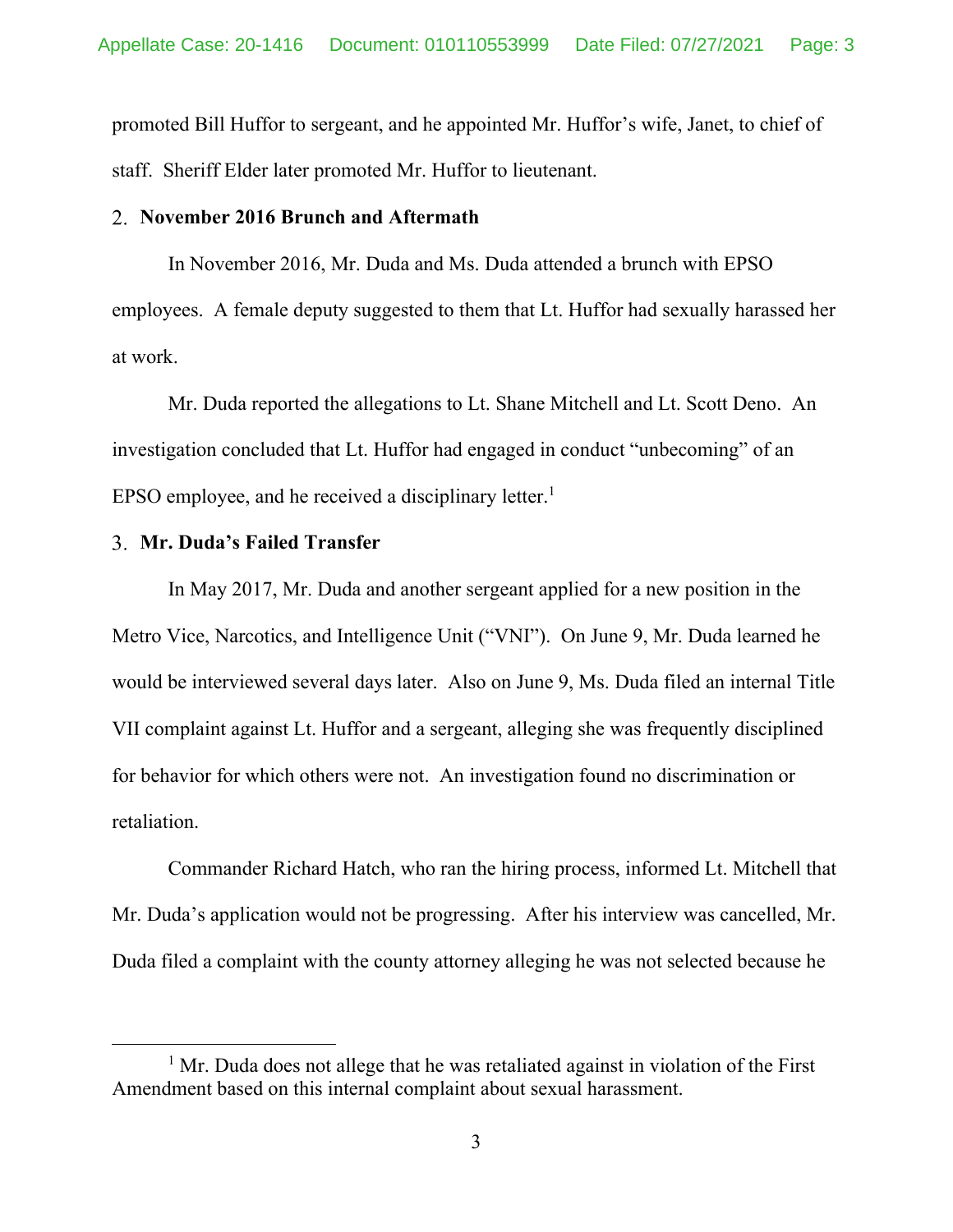had urged Ms. Duda to file the Title VII complaint. An investigation found there had been no retaliation.

# **Reelection Campaign**

In fall 2017, Sheriff Elder launched his campaign for reelection. Mike Angley entered the race to oppose Sheriff Elder.

#### a. *Mr. Duda's off-duty support for Mike Angley*

Mr. Duda actively supported Mr. Angley, who posted Mr. Duda's endorsement on his campaign website. It stated that Mr. Duda had joined "Angley's Posse." Mr. Duda volunteered for the campaign by distributing signs, handing out flyers door-to-door, speaking to voters on Mr. Angley's behalf, and attending campaign meetings.

Sheriff Elder learned that Mr. Duda planned to post a billboard advertising a website called dirtyelder.com, which called Sheriff Elder "corrupt." App., Vol. III at 551. The billboard mock-up stated it was "[p]aid for by Deputies currently working for Bill Elder." *Id.*

#### b. *Mark Flynn investigations and Mr. Duda's on-duty political activity*

In November 2017, the El Paso County Attorney hired Mark Flynn, an independent investigator, to investigate allegations that Mr. Duda engaged in political activities while on duty, including a sergeant's allegation that Mr. Duda made disparaging remarks about EPSO leadership that could be construed as political. Mr. Flynn did not find proof of these allegations by a preponderance of the evidence.

In spring and summer 2018, Mr. Flynn conducted another investigation. A sergeant, Jennifer Vanderpool, had alleged that Mr. Duda made negative statements about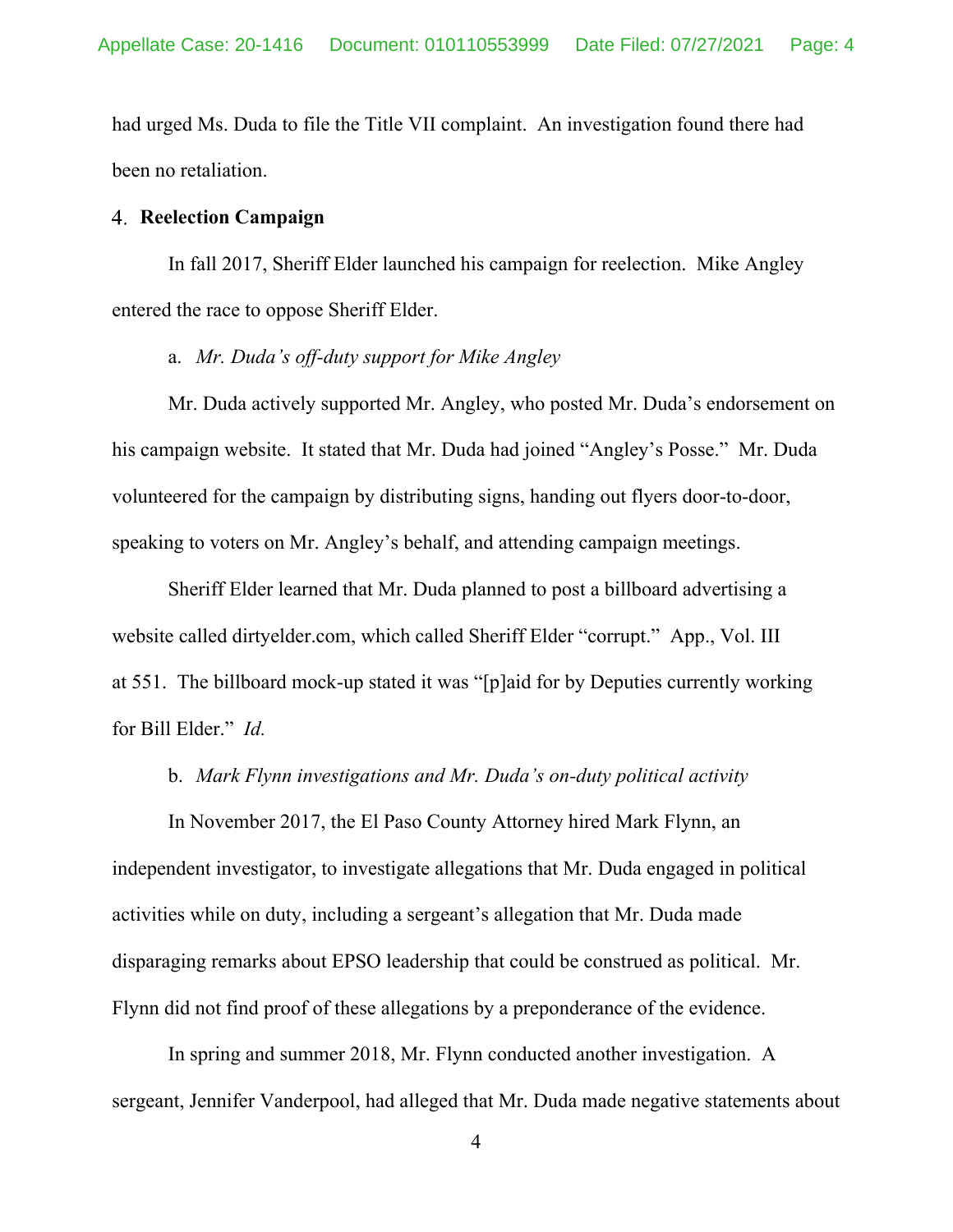EPSO administration while on duty and asked her whom she and her husband were supporting in the election for sheriff. She alleged Mr. Duda offered to arrange for her and her husband to meet with Mr. Angley. Mr. Flynn found these allegations were proven by a preponderance of the evidence. He also substantiated allegations that Mr. Duda had engaged in on-duty conversations about an upcoming El Paso County Republican Assembly.

Despite Mr. Flynn's second investigation, the district court found a dispute of fact as to whether Mr. Duda actually engaged in on-duty political speech in support of Mr. Angley. Construing the facts in the light most favorable to Mr. Duda on appeal, as we must, *see Henderson*, 813 F.3d at 952, we thus assume that Mr. Duda did not engage in on-duty political speech. But we also recognize that Sheriff Elder, in reviewing Mr. Flynn's report, could reasonably have concluded that Mr. Duda did.

#### c. *EPSO employees' on-duty support for Sheriff Elder*

Deputy Jennifer Arndt submitted an affidavit stating that she "heard more political talk in [her] ten years at EPSO [from 2007 to October 2017] than [she had] heard in any other work environment." App., Vol. III at 570. Indeed, EPSO employees actively supported Sheriff Elder while on duty. EPSO employees loyal to Sheriff Elder, including Lt. Huffor, Ms. Huffor, and another employee, Jackie Kirby, regularly reported to Undersheriff Joe Breister about campaign matters and about statements by employees like Mr. Duda who were either critical of the EPSO administration or showed support for Mr. Angley. Lt. Huffor also made statements supporting Sheriff Elder's reelection and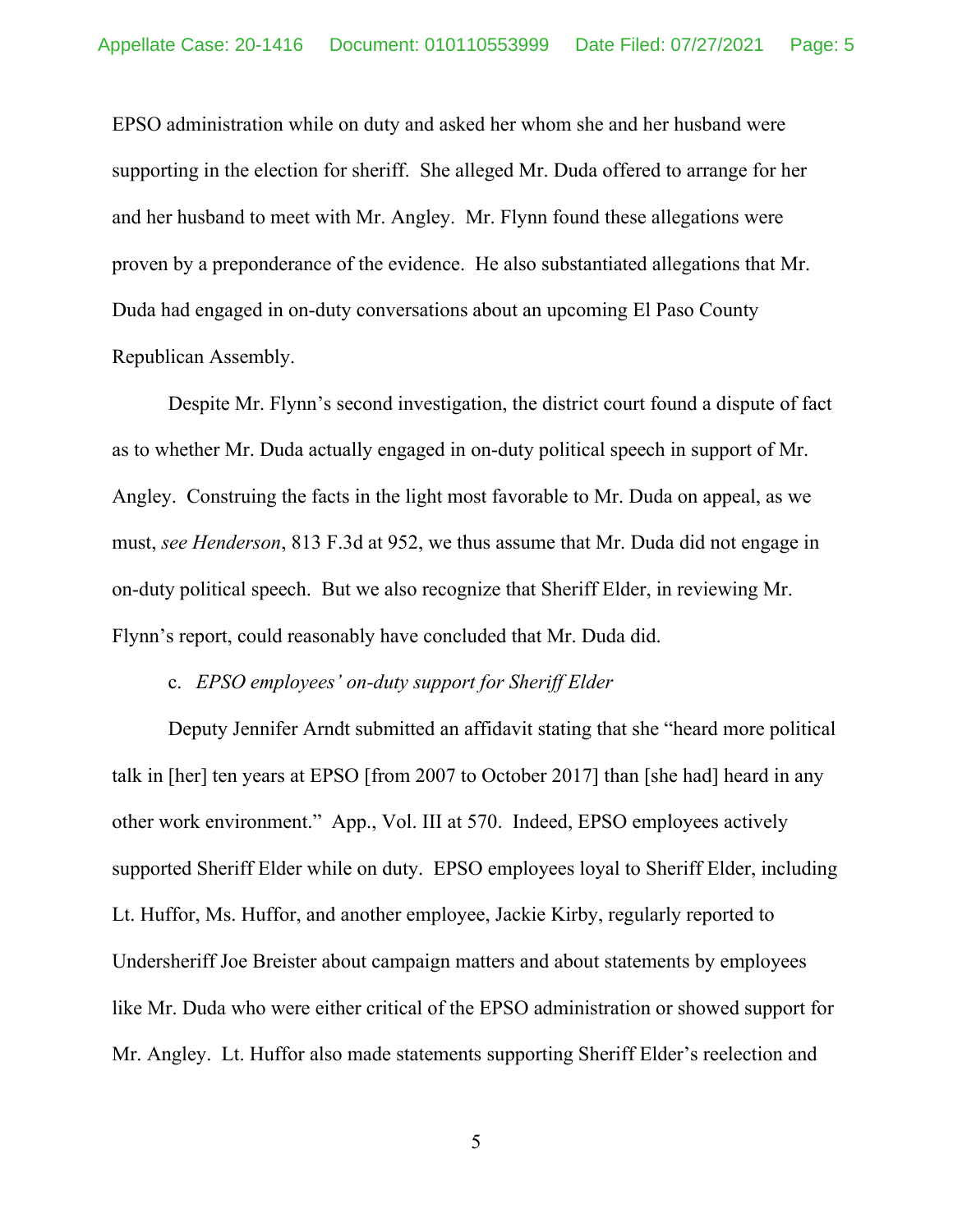criticized EPSO employees for supporting other candidates. For example, he chastised Lt. Mitchell for not attending Sheriff Elder's campaign events.<sup>2</sup>

# **Mr. Duda's On-Duty Misconduct**

As part of his investigations, Mr. Flynn found that Mr. Duda had failed to respond adequately as a patrol sergeant to critical incidents. He found Mr. Duda did not respond properly to an active shooter and had taken too long to act when a felon was reported as having escaped. He also found that Mr. Duda, while off duty, had called the police dispatcher to obtain names of police officers whom he believed had committed a crime by removing Angley campaign signs from public display.

# **Expectations Memo**

In the summer of 2018, Sheriff Elder circulated an "Expectations Memo" to EPSO command staff:

> *I expect you to be respectful and insist that other are as well. YOU represent ME not just the Sheriff's Office. Everything you do and say reflects on ME, not just the Sheriff's Office. You are not free to start rumors, engage in side bar or closed door discussions, or become outwardly critical of me or ANY member of staff. I expect you to be part of the team - act like a team - support the team - help and support your teammates. You are a member of my staff? You owe institutional loyalty. If you can't handle that expectation, if your heart is not in the requirements of this job, if your head is not behind me, it is time for you to step down or maybe even step out. Leave with your integrity intact. If you would rather complain behind closed doors or thru an anonymous website, point fingers,*

<sup>&</sup>lt;sup>2</sup> Lt. Huffor also made political statements directed at EPSO employees while offduty. For example, at the El Paso County Republican Party County Assembly in March 2018, he yelled at a sergeant for not being a "true supporter" of Sheriff Elder. App., Vol. III at 553. The sergeant did not cast his ballot.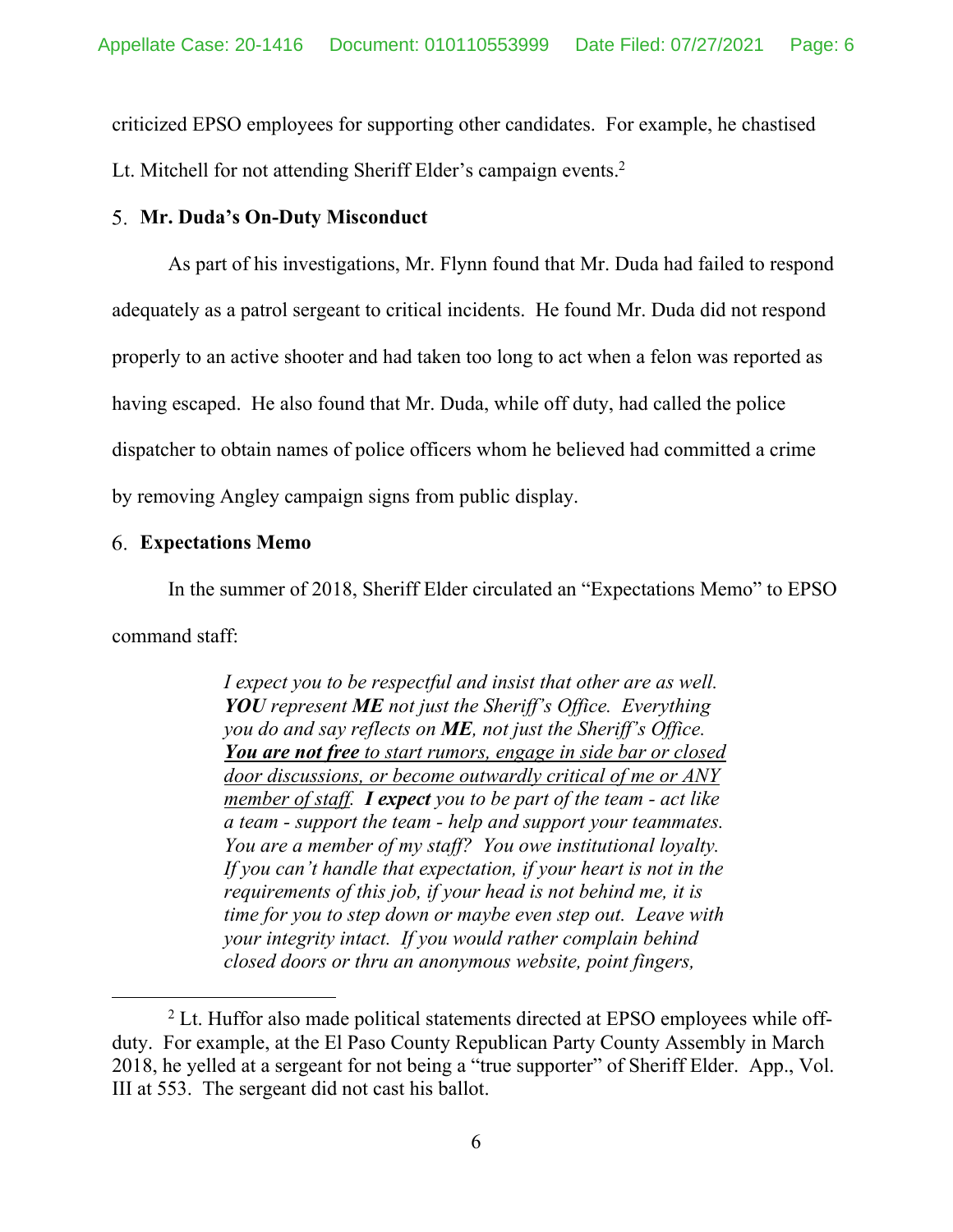*place blame or you do not stop those who do, you are part of the problem. People inside and outside of this organization see it and talk about it. I hear it, see it and watch it and I am tired of it. If you can't or won't recognize character issues, morality issues, ethical issues, then check out now because you will not survive. I will take the stripes, bars and/or stars back.* 

*Id.* at 554 (emphasis in original).

#### **Mr. Duda's Termination**

On July 3, 2018, Mr. Duda complained to the El Paso County Attorney that EPSO employees, including Lt. Huffor, engaged in political activity while on duty. Shortly after, Mr. Duda gave an interview to a Colorado Springs newspaper, *The Independent*, about alleged misconduct at EPSO.

On July 11, *The Independent* published an article about misconduct at EPSO based on the interview with Mr. Duda. The article detailed the sexual harassment allegations against Lt. Huffor, Mr. Duda's internal complaint regarding the sexual harassment, the VNI position for which he was not selected, the retaliation complaints filed by him and Ms. Duda, and his claims that he was falsely accused of on-duty political activity while other EPSO employees engaged in on-duty political activity without consequence.

The following day, Sheriff Elder signed a "Notice of Intent to Terminate Mr. Duda," but did not deliver it. Undersheriff Breister told Mr. Duda he was under investigation for a possible violation of confidentiality in disclosing details of internal EPSO management to *The Independent*. Mr. Flynn interviewed Mr. Duda on July 13 about the article. After the interview, Mr. Duda was served an official "Notice of Termination."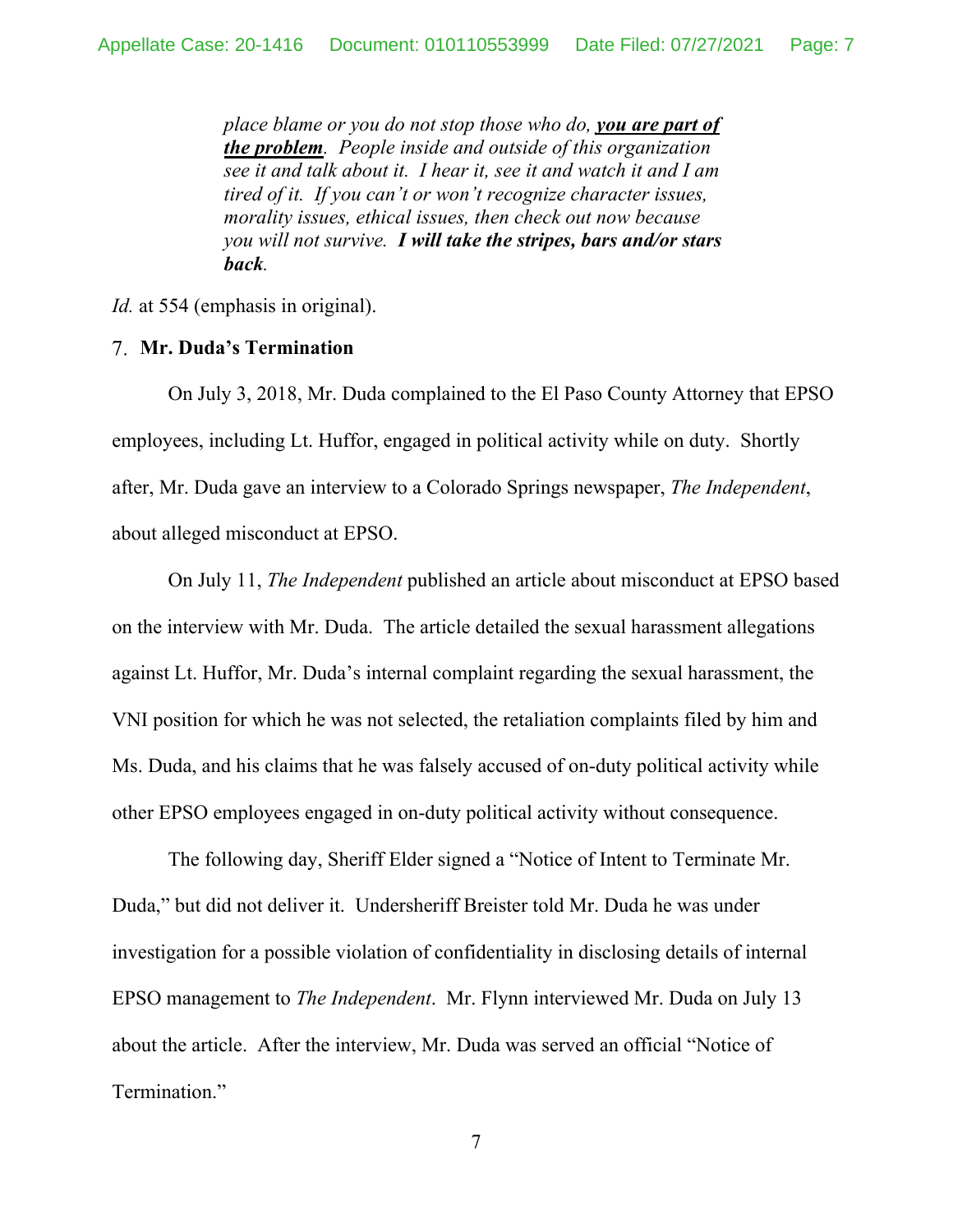Sheriff Elder listed four reasons for terminating Mr. Duda: (1) Mr. Duda's failure to respond appropriately to three on-duty critical incidents; (2) Mr. Flynn's investigation, which revealed Mr. Duda had engaged in on-duty political activity; (3) Mr. Duda's abuse of his position to obtain information from the police dispatcher while off duty; and (4) Mr. Duda's work on a private painting business while on duty. Mr. Duda's employment ended on July 13.

#### B. *Procedural History*

#### **Complaint**

In the operative complaint, Mr. Duda brought two First Amendment claims against Sheriff Elder. First, Mr. Duda alleged retaliation for protected speech (1) in support of Mr. Angley (the "Angley speech") and (2) about unlawful discrimination, retaliation, and political retribution within EPSO, made during *The Independent* interview (the "reporting speech"). Second, Mr. Duda alleged retaliation for his political affiliation with Mr. Angley.<sup>3</sup>

#### **Motions for Summary Judgment**

The parties both moved for summary judgment. Sheriff Elder argued he was entitled to qualified immunity. Mr. Duda argued he was entitled to judgment on his First Amendment claims. The district court denied both motions.

<sup>&</sup>lt;sup>3</sup> Mr. Duda and Ms. Duda also brought Title VII retaliation claims. Those claims are pending in the district court and are not at issue in this appeal.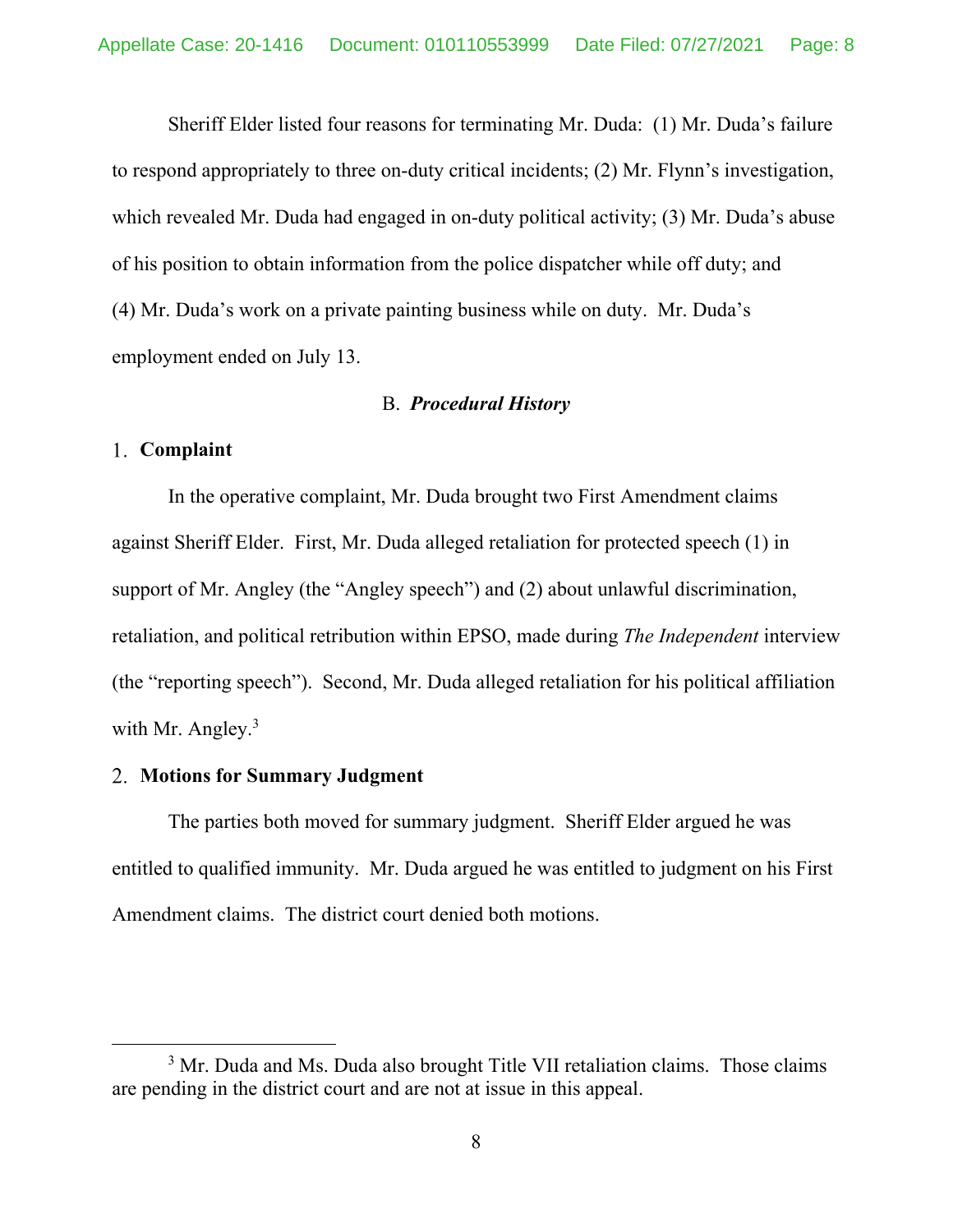#### II. **DISCUSSION**

Sheriff Elder challenges the denial of qualified immunity on the Angley speech and reporting speech claims.<sup>4</sup>

## A. *Legal Background*

We provide background on (1) qualified immunity, including our interlocutory jurisdiction and our standard of review; and (2) First Amendment protections for public employees.

## **Qualified Immunity**

## a. *Qualified immunity standard*

Persons sued under § 1983 in their individual capacity may invoke the defense of qualified immunity. *See Vette v. Sanders*, 989 F.3d 1154, 1169 (10th Cir. 2021). We must grant the defendant qualified immunity unless the plaintiff can show "(1) a reasonable jury could find facts supporting a violation of a constitutional right, which (2) was clearly established at the time of the defendant's conduct." *Henderson*, 813 F.3d at 952.

<sup>&</sup>lt;sup>4</sup> We refer to Mr. Duda's assertion that he was fired for speech in support of Mr. Angley and his assertion that he was fired for speech reporting on misconduct within EPSO as "claims" even though both derive from allegations contained in Count III of the amended complaint*.* The district court and the parties treat them separately because Mr. Duda can prevail at trial if he shows that he was fired either because of the Angley speech or the reporting speech.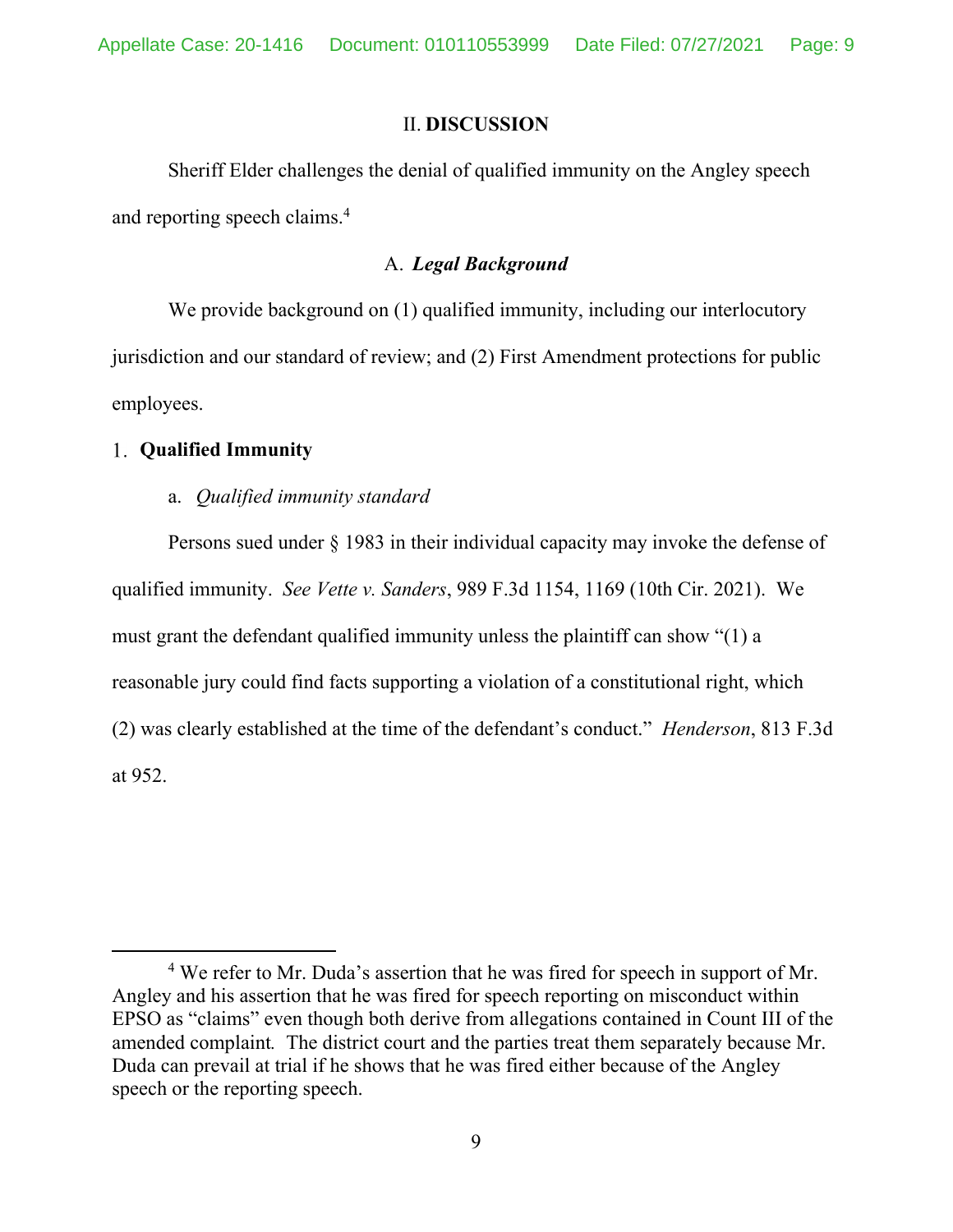## b. *Interlocutory appellate jurisdiction*

This court has appellate jurisdiction to review "all final decisions of the district courts of the United States." 28 U.S.C. § 1291. "Orders denying summary judgment are ordinarily not appealable final [decisions] for purposes of . . . § 1291." *Roosevelt-Hennix v. Prickett*, 717 F.3d 751, 753 (10th Cir. 2013). But "[t]he collateral order doctrine expands the category of final (and therefore appealable) decisions to include decisions that are conclusive on the question decided, resolve important questions separate from the merits, and are effectively unreviewable if not addressed through an interlocutory appeal." *Sawyers v. Norton*, 962 F.3d 1270, 1281 n.9 (10th Cir. 2020) (quotations and brackets omitted). Under this doctrine, we may review an interlocutory appeal from "[t]he denial of qualified immunity to a public official . . . to the extent it involves abstract issues of law." *Fancher v. Barrientos*, 723 F.3d 1191, 1198 (10th Cir. 2013); *see Mitchell v. Forsyth*, 472 U.S. 511, 530 (1985).

"When reviewing the denial of a summary judgment motion asserting qualified immunity, we lack jurisdiction to review the district court's conclusions as to what facts the plaintiffs may be able to prove at trial." *Sawyers*, 962 F.3d at 1275 (quotations and brackets omitted). We also lack jurisdiction to review whether the "plaintiff's evidence is sufficient to support a particular factual inference." *Fancher*, 723 F.3d at 1199 (quotations omitted). "[I]f a district court concludes that a reasonable jury could find certain specified facts in favor of the plaintiff, the Supreme Court has indicated we usually must take them as true—and do so even if our own *de novo* review of the record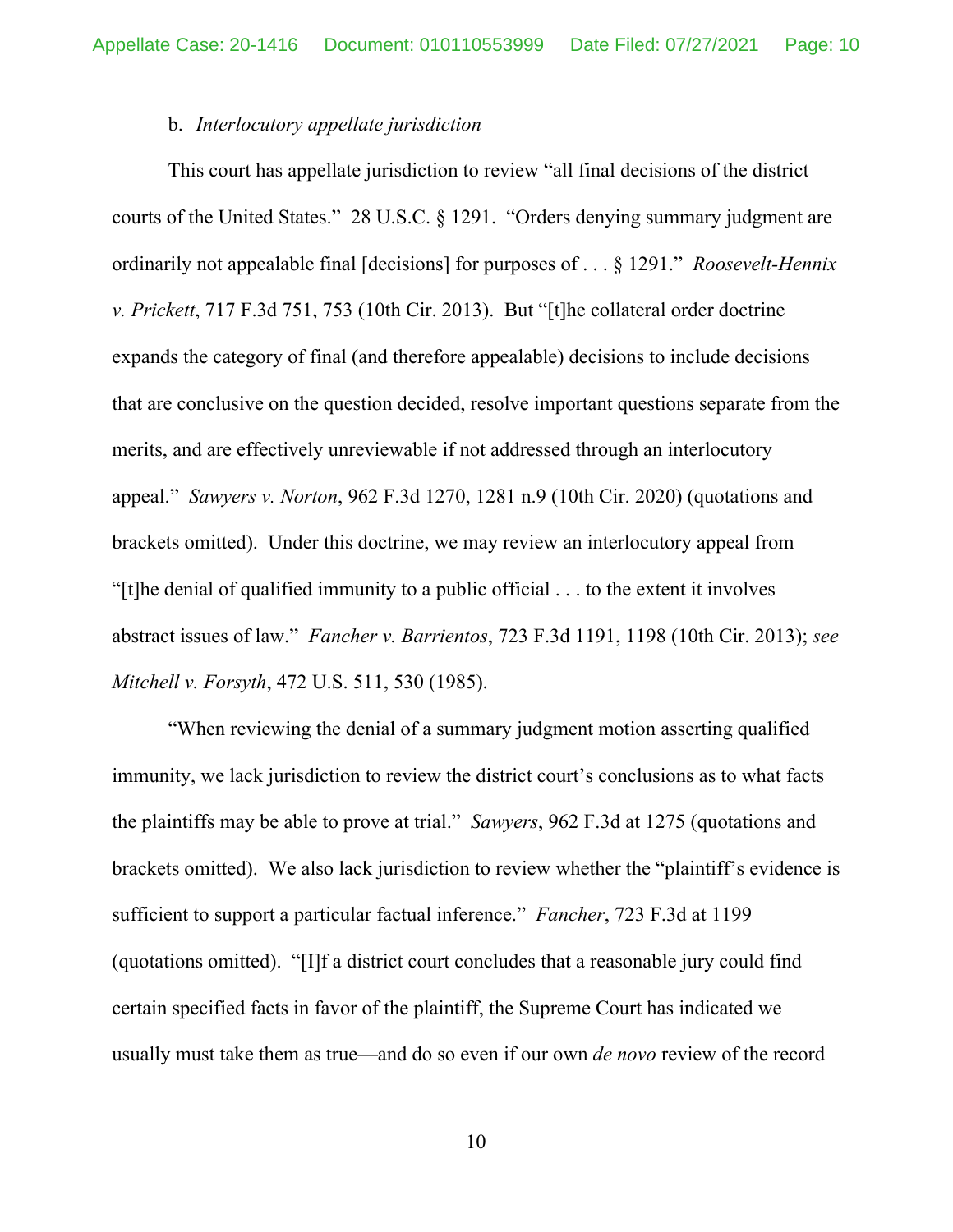might suggest otherwise as a matter of law." *Est. of Booker v. Gomez*, 745 F.3d 405, 409-10 (10th Cir. 2014) (quotations omitted).

Thus, even when a defendant "attempts to characterize the issue on appeal as [the plaintiff's] failure to assert a violation of a constitutional right under clearly established law," we will decline to consider the argument if it is "limited to a discussion of [the defendant's] version of the facts and the inferences that can be drawn therefrom." *Castillo v. Day*, 790 F.3d 1013, 1018 (10th Cir. 2015). But we do have jurisdiction to review whether "the district court commits *legal* error en route to a *factual* determination." *Pahls v. Thomas*, 718 F.3d 1210, 1232 (10th Cir. 2013).5

c. *Summary judgment and standard of review* 

"The court shall grant summary judgment if the movant shows that there is no genuine dispute as to any material fact and the movant is entitled to judgment as a matter of law." Fed. R. Civ. P. 56(a). We apply the "same legal standard as the district court," and thus "view the evidence and the reasonable inferences to be drawn from the evidence in the light most favorable to the nonmoving party." *Schaffer v. Salt Lake City Corp.*, 814 F.3d 1151, 1155 (10th Cir. 2016) (quotations omitted).

"Within this court's limited jurisdiction, we review the district court's denial of a summary judgment motion asserting qualified immunity de novo." *Sawyers*, 962 F.3d at

<sup>&</sup>lt;sup>5</sup> We also have jurisdiction to review the factual record de novo if  $(1)$  "the district" court at summary judgment fails to identify the particular charged conduct that it deemed adequately supported by the record," *Lewis v. Tripp*, 604 F.3d 1221, 1225 (10th Cir. 2010); or (2) "the version of events the district court holds a reasonable jury could credit is blatantly contradicted by the record," *id.* at 1225-26.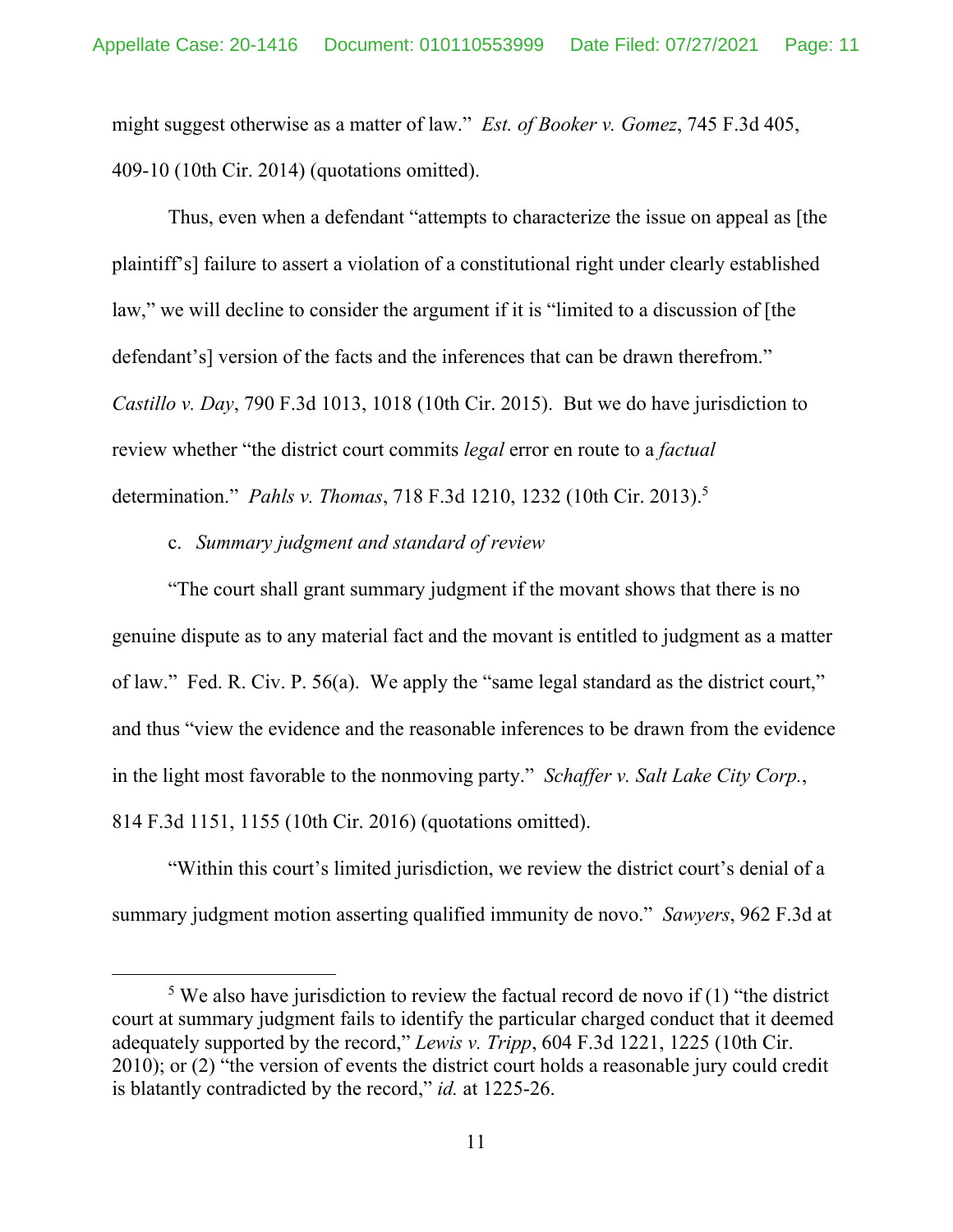1282 (quotations omitted). We may consider "the purely legal questions of (1) whether the facts that the district court ruled a reasonable jury could find would suffice to show a legal violation and (2) whether that law was clearly established at the time of the alleged violation." *Id.* (quotations and brackets omitted).

#### **First Amendment Protections for Public Employees**

The First Amendment provides that "Congress shall make no law . . . abridging the freedom of speech." U.S. Const. amend. I. As applied to the states by the Fourteenth Amendment, the First Amendment prevents state and local governments from "condition[ing] public employment on a basis that infringes the employee's constitutionally protected interest in freedom of expression." *Connick v. Myers*, 461 U.S. 138, 142 (1983).

a. Garcetti *and* Pickering

In *Garcetti v. Ceballos*, 547 U.S. 410 (2006), and *Pickering v. Board of* 

*Education*, 391 U.S. 563 (1968), the Supreme Court provided a framework to evaluate First Amendment retaliation claims brought by public employees against their employers. Courts apply the familiar five-part *Garcetti*/*Pickering* test:

> (1) whether the speech was made pursuant to an employee's official duties; (2) whether the speech was on a matter of public concern; (3) whether the government's interests, as employer, in promoting the efficiency of the public service are sufficient to outweigh the plaintiff's free speech interests; (4) whether the protected speech was a motivating factor in the adverse employment action; and (5) whether the defendant would have reached the same employment decision in the absence of the protected conduct.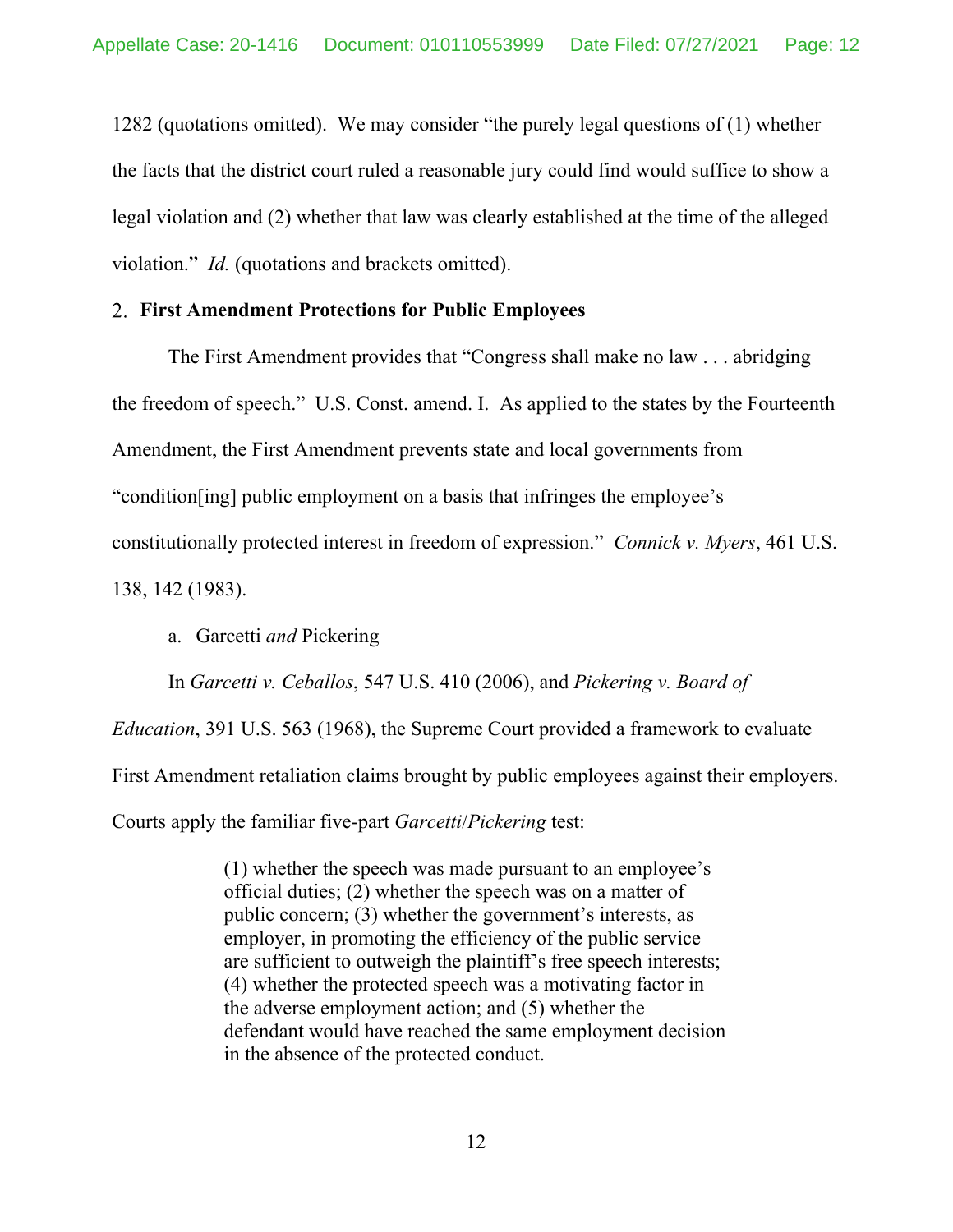*Helget v. City of Hays*, 844 F.3d 1216, 1221 (10th Cir. 2017) (quotations omitted). The test balances "the interests of the [employee], as a citizen, in commenting upon matters of public concern and the interest of the State, as an employer, in promoting the efficiency of the public services it performs through its employees." *Pickering*, 391 U.S. at 568. To prevail, a plaintiff must show all five elements. *See Helget*, 844 F.3d at 1225. The first three elements concern whether the speech is protected and are "issues of law for the court to decide." *See Trant v. Oklahoma*, 754 F.3d 1158, 1165 (10th Cir. 2014). The last two concern whether an adverse action was taken because of the protected speech and are "factual issues typically decided by the jury." *See id.*

b. Heffernan

In *Heffernan v. City of Paterson*, 136 S. Ct. 1412 (2016), the Supreme Court recognized a narrow affirmative defense to a First Amendment retaliation claim when public employees' political activities are restricted in a neutral and constitutional manner.<sup>6</sup> Although the Court found the plaintiff police officer had established a First Amendment retaliation claim, it remanded the case based on "some evidence in the

<sup>6</sup> For this principle, the *Heffernan* Court cited *U.S. Civil Service Commission v. National Association of Letter Carriers, AFL-CIO*, 413 U.S. 548 (1973). In *Letter Carriers*, the Supreme Court upheld the Hatch Act, which generally prevents civil service employees of the federal government from engaging in certain forms of political activity, against a First Amendment challenge. The Court noted that the Hatch Act rested on a judgment by Congress and the Executive Branch that "partisan political activities by federal employees must be limited if the Government is to operate effectively and fairly." *Id.* at 564. The restrictions on federal employees' partisan activities were "not aimed at particular parties, groups, or points of view, but appl[ied] equally to all partisan activities of the type described." *Id.*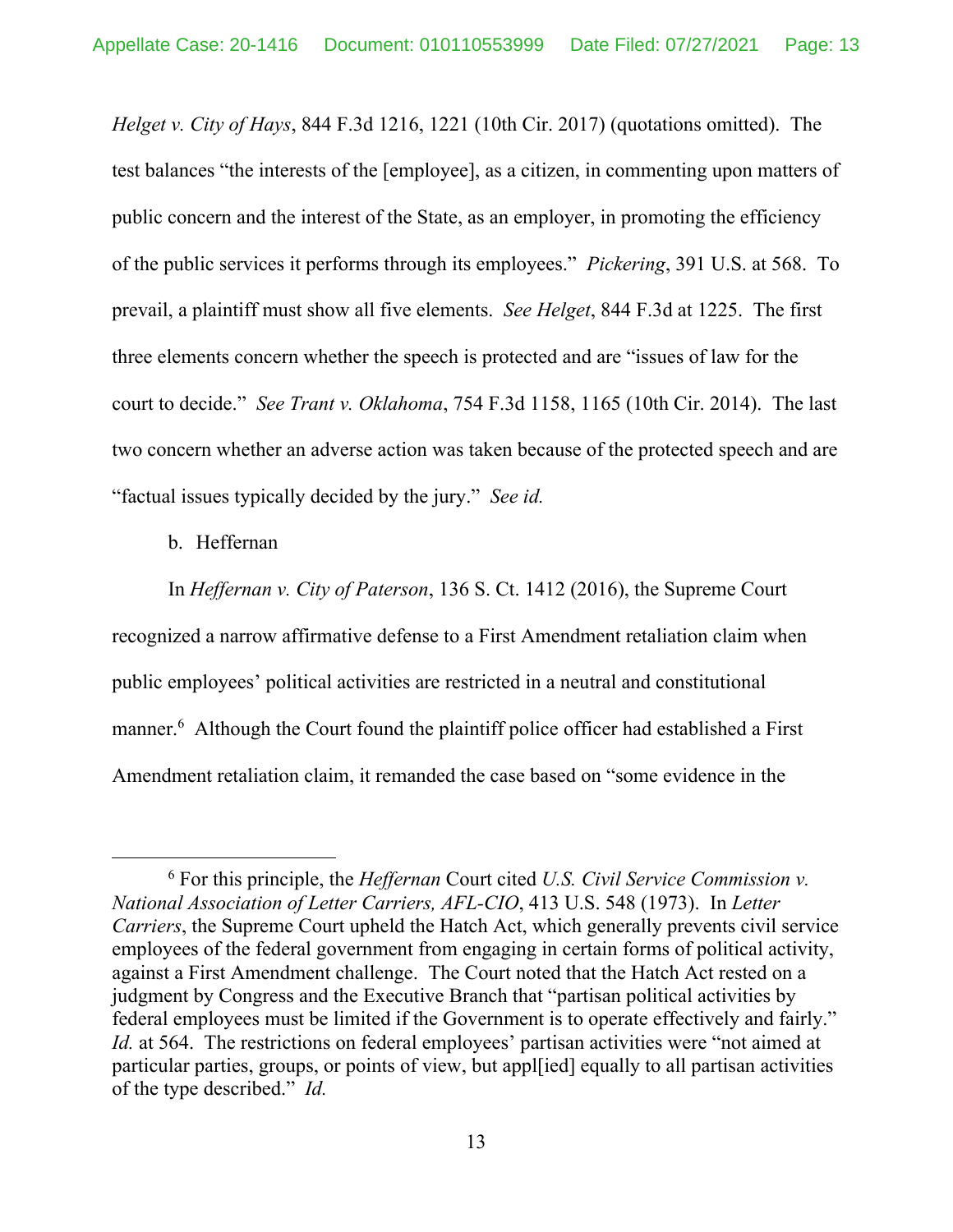record" that indicated the employer "may have dismissed [the employee] pursuant to a . . . neutral policy prohibiting police officers from overt involvement in any political campaign." *Id.* at 1419. Specifically, the Court instructed the Third Circuit to determine (1) "[w]hether that policy existed," (2) "whether [the employee's] supervisors were indeed following it," and (3) "whether it complies with constitutional standards." *Id.*<sup>7</sup>

In sum, even if a plaintiff shows an adverse action taken because of protected political speech—that is, the plaintiff satisfied the five *Garcetti*/*Pickering* elements—the employer may prevail by satisfying *Heffernan*. When *Heffernan* is satisfied, "[e]ven something as close to the core of the First Amendment as participation in political campaigns may be prohibited to government employees." *See Waters v. Churchill*, 511 U.S. 661, 672 (1994) (plurality opinion).

# B. *Angley Speech Claim*

On Mr. Duda's claim that Sheriff Elder terminated him for speaking in support of Mr. Angley, the district court found a constitutional violation under the *Garcetti*/*Pickering* test, and it found Sheriff Elder could not establish a *Heffernan* defense. Finally, it concluded that terminating Mr. Duda for the Angley speech violated clearly established law.

Sheriff Elder argues the district court erred on both qualified immunity prongs. First, he contends (1) Mr. Duda cannot satisfy the third *Garcetti*/*Pickering* element; and

<sup>&</sup>lt;sup>7</sup> The Court did not explain what makes a policy comply with constitutional standards. That part of the *Heffernan* defense is not relevant to this case.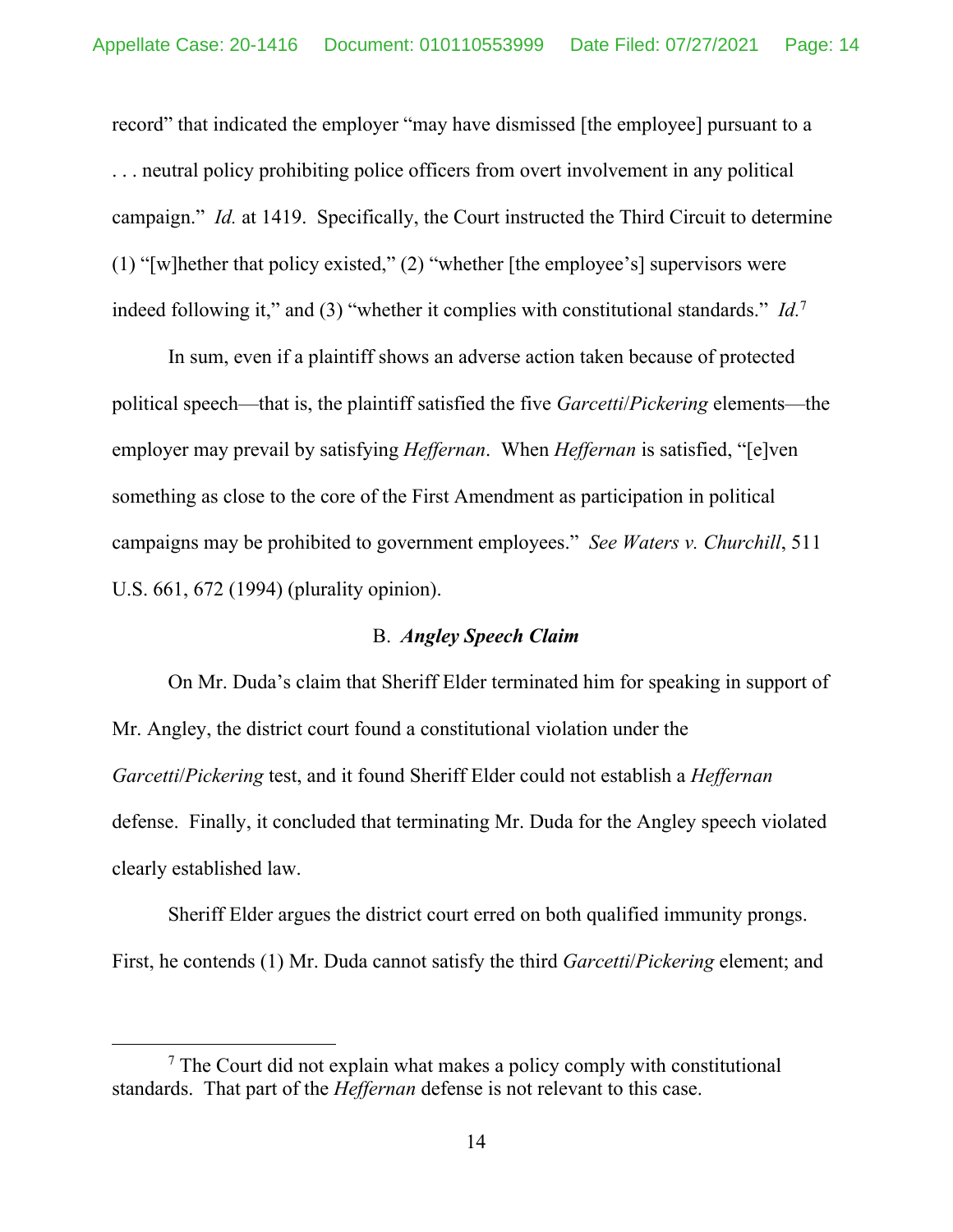(2) he fired Mr. Duda for violating a neutral policy prohibiting on-duty political activity, precluding a constitutional violation under *Heffernan*. Second, he argues the law was not clearly established.

We find that Mr. Duda established a constitutional violation because (1) he satisfied the third *Garcetti*/*Pickering* element as a matter of law; and (2) Sheriff Elder cannot mount a *Heffernan* defense. On clearly established law, (3) we lack jurisdiction to consider Sheriff Elder's argument.8

#### **Third** *Garcetti***/***Pickering* **Element**

On the first prong of qualified immunity, the district court found a constitutional violation under the *Garcetti*/*Pickering* test. On the first element, it determined, and the parties agreed, that Mr. Duda's speech was not made pursuant to his official duties. Though the second and third elements present questions of law, the court concluded that factual disputes existed on the second through the fifth elements.  $9$  On appeal, Sheriff Elder challenges the district court's handling of the third element only. He has therefore

<sup>8</sup> *Elrod v. Burns*, 427 U.S. 347 (1976) (plurality opinion), and *Branti v. Finkel*, 445 U.S. 507 (1980), govern political affiliation (or association) claims. Applying the *Elrod*/*Branti* test, the district court denied summary judgment to Sheriff Elder on Mr. Duda's political affiliation claim. On appeal, Sheriff Elder does not challenge the district court's application of the *Elrod*/*Branti* test. He has therefore waived review of whether Mr. Duda established a constitutional violation for his political affiliation claim. *See Singh v. Cordle*, 936 F.3d 1022, 1043 (10th Cir. 2019) (stating the appellant waived an argument by failing to make it in the opening brief).

<sup>&</sup>lt;sup>9</sup> As explained below, the district court erred by failing to resolve the second and third elements as a matter of law.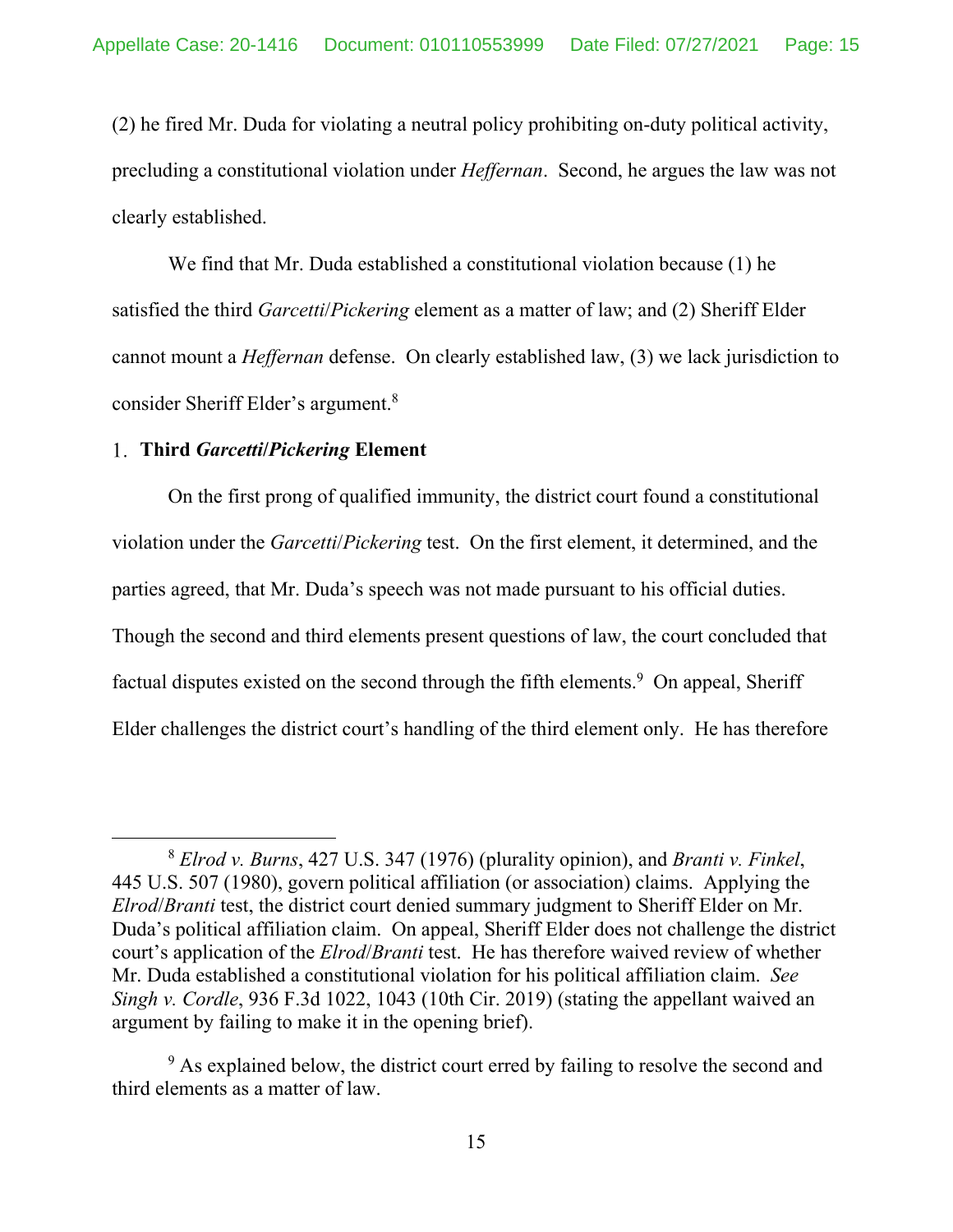waived review of the other elements. *See Singh v. Cordle*, 936 F.3d 1022, 1043 (10th Cir. 2019).

# a. *Additional legal background*

The third element of the *Garcetti*/*Pickering* test concerns "whether the government's interests, as employer, in promoting the efficiency of the public service are sufficient to outweigh the plaintiff's free speech interests." *Dixon v. Kirkpatrick*, 553 F.3d 1294, 1302 (10th Cir. 2009). We have said the "only public employer interest that outweighs the employee's free speech interest is avoiding direct disruption, *by the speech itself*, of the public employer's internal operations and employment relationships." *Trant*, 754 F.3d at 1166 (quotations omitted). This interest "is particularly acute in the context of law enforcement, where there is a heightened interest in maintaining discipline and harmony among employees." *Moore v. City of Wynnewood*, 57 F.3d 924, 934 (10th Cir. 1995) (quotations and alteration omitted). Relevant considerations include "whether the statement impairs discipline by superiors or harmony among co-workers, has a detrimental impact on close working relationships for which personal loyalty and confidence are necessary, or impedes the performance of the speaker's duties or interferes with the regular operation of the enterprise." *Brammer-Hoelter v. Twin Peaks Charter Acad.*, 492 F.3d 1192, 1207 (10th Cir. 2007) (quoting *Rankin v. McPherson*, 483 U.S. 378, 388 (1987)). Although the third element must weigh in favor of the plaintiff for the plaintiff to prevail on the First Amendment claim, the employer bears the burden on the third element. *See id.*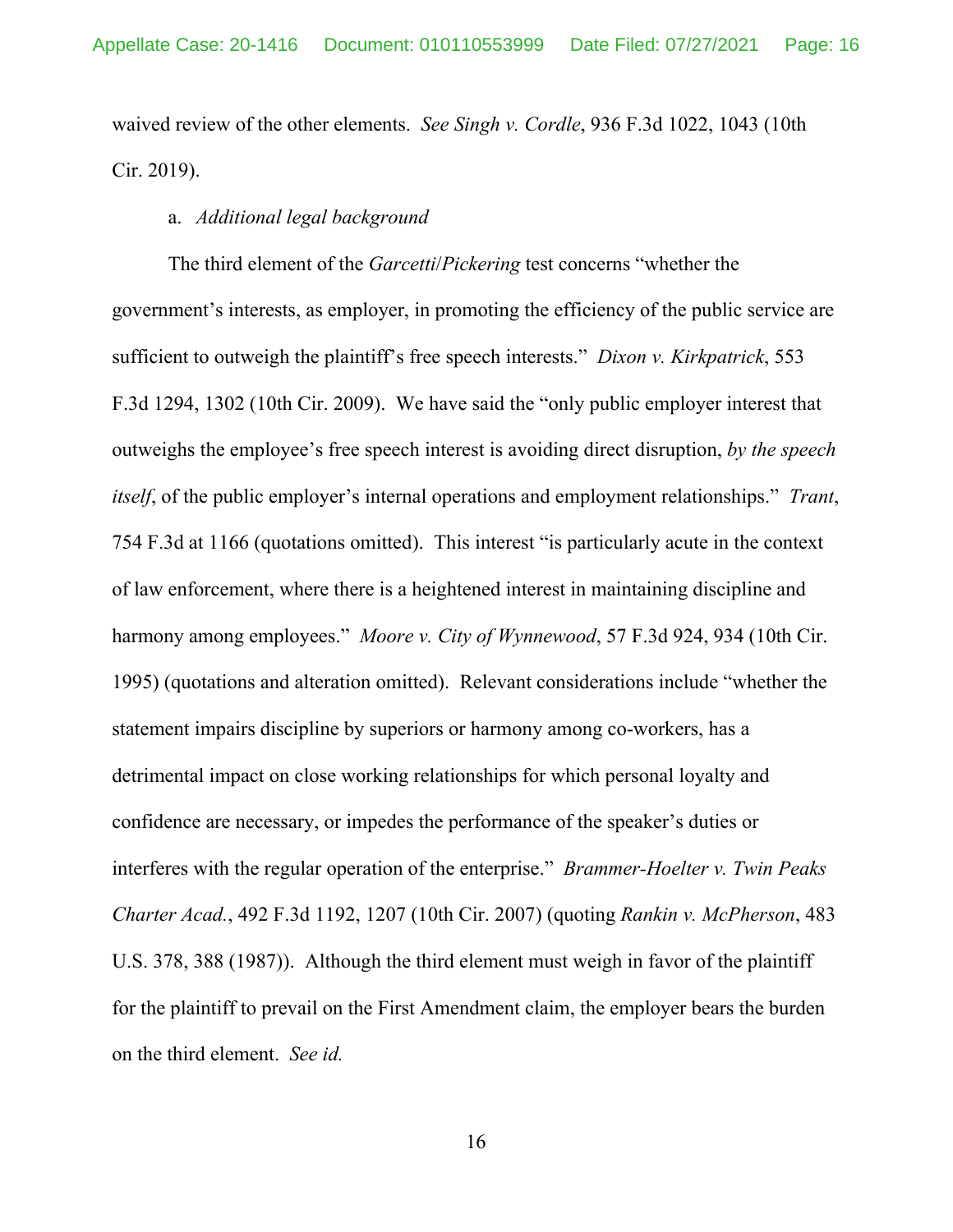In analyzing the employer's interest in avoiding disruption, different standards apply depending on whether the adverse employment action occurred "long after" or "soon after" the employee's protected speech.

First, we require the employer to prove "actual disruption" when the adverse employment action took place "long after" the employee spoke on a matter of public concern. *Bailey v. Indep. Sch. Dist. No. 69*, 896 F.3d 1176, 1183 (10th Cir. 2018) (quotations omitted).

Second, when the adverse action occurred "soon after" the employee's protected speech, we do not require a showing of actual disruption. *See Kent v. Martin*, 252 F.3d 1141, 1146 (10th Cir. 2001). Instead, when the employer's intent in taking an adverse action is "to avoid actual disruption," *id.*, we will "generally defer to a public employer's reasonable predictions of disruption, as long as the predictions are supported by specific evidence," *Deschenie v. Bd. of Educ. of Cent. Consol. Sch. Dist. No. 22*, 473 F.3d 1271, 1279 (10th Cir. 2007) (quotations omitted). This potential-disruption standard reflects that "neither . . . the government, [n]or a police department in particular, have to wait for speech actually to disrupt core operations before taking action." *Moore*, 57 F.3d at 934; *see also Rock v. Levinski*, 791 F.3d 1215, 1220 (10th Cir. 2015).10

<sup>&</sup>lt;sup>10</sup> We have not fixed precise temporal boundaries, but we have found six months falls on the "long after" side of the line. "If there has been no actual disruption justifying termination during the six months following an employee's protected speech, it is nonsensical to rely ex post facto on a 'prediction' of disruption to tip the balance in favor of an employer's interest in an efficient workplace." *Kent*, 252 F.3d at 1146.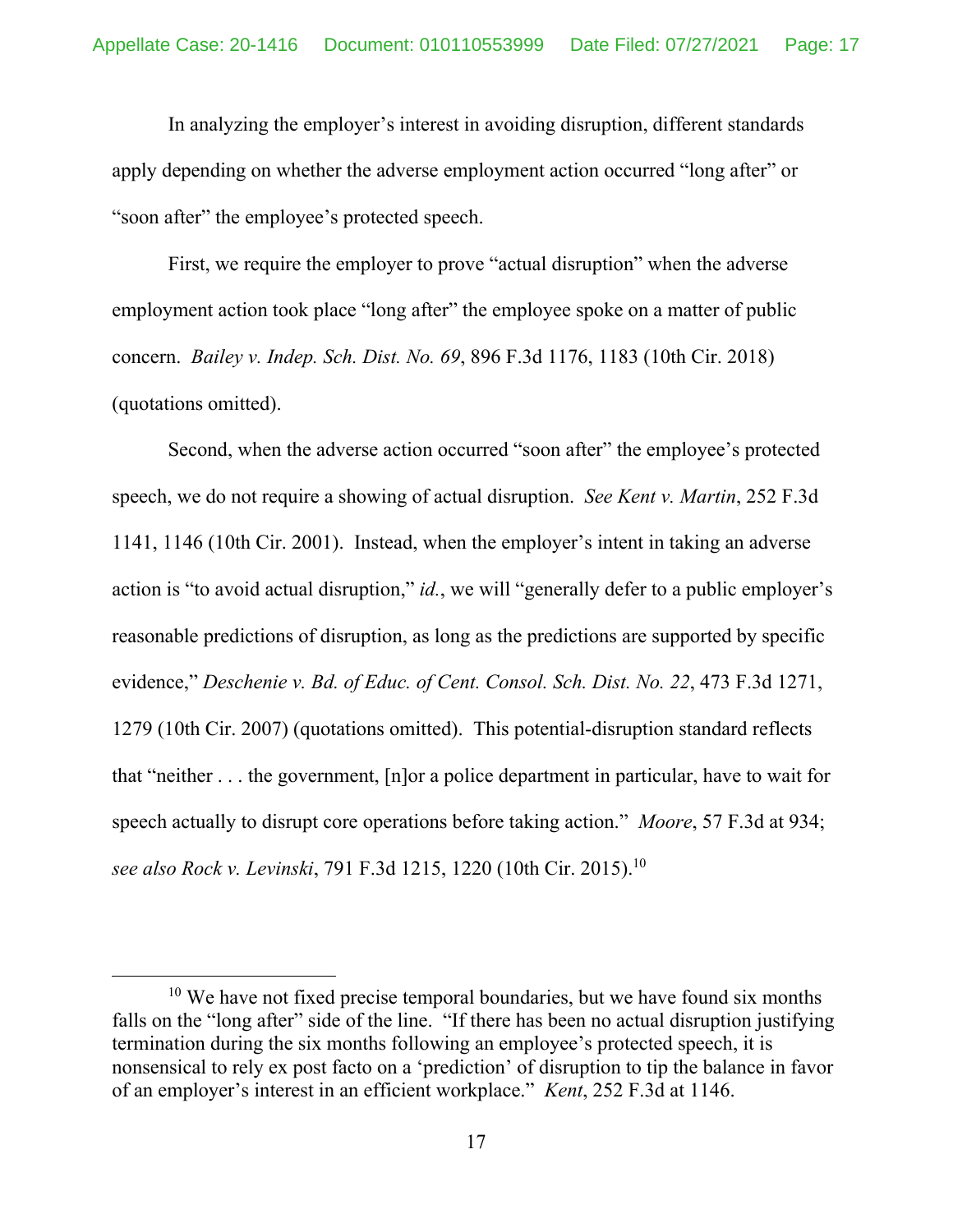#### b. *Analysis*

The district court found that disputes of fact precluded resolution of the third *Garcetti*/*Pickering* element. It thus construed the disputed facts against Sheriff Elder at summary judgment. But the court's analysis was incomplete because this element should "be resolved by the district court" as a matter of law. *See Rohrbough v. Univ. of Colo. Hosp. Auth.*, 596 F.3d 741, 745 (10th Cir. 2010) (quotations omitted). There may, of course, be "disputed facts relevant" to this element. *Id.* When there are, the court should view them "in the light most favorable to the non-moving party at the summary judgment stage." *Id.* After doing so, the district court must decide whether the government's interests outweigh the employee's free speech interest to determine whether the speech is protected as a matter of law.<sup>11</sup>

We need not remand, however, for the district court to make this legal determination. "Our job in this appeal is to consider the legal question whether the facts that a reasonable jury could find suffice to show a constitutional violation." *Pahls*, 718 F.3d at 1232. Though the district court found genuine disputes of fact on the third *Garcetti*/*Pickering* element, we affirm on the alternative ground that this element supports a constitutional violation as a matter of law. *See Feinberg v. Commissioner*, 916 F.3d 1330, 1334 (10th Cir. 2019) (discussing our "discretion to affirm on any ground adequately supported by the record" (quotations omitted)).

<sup>&</sup>lt;sup>11</sup> It was also error for the district court to find that genuine disputes of fact established the second *Garcetti*/*Pickering* element, rather than decide that question as a matter of law. Mr. Duda does not challenge that element on appeal.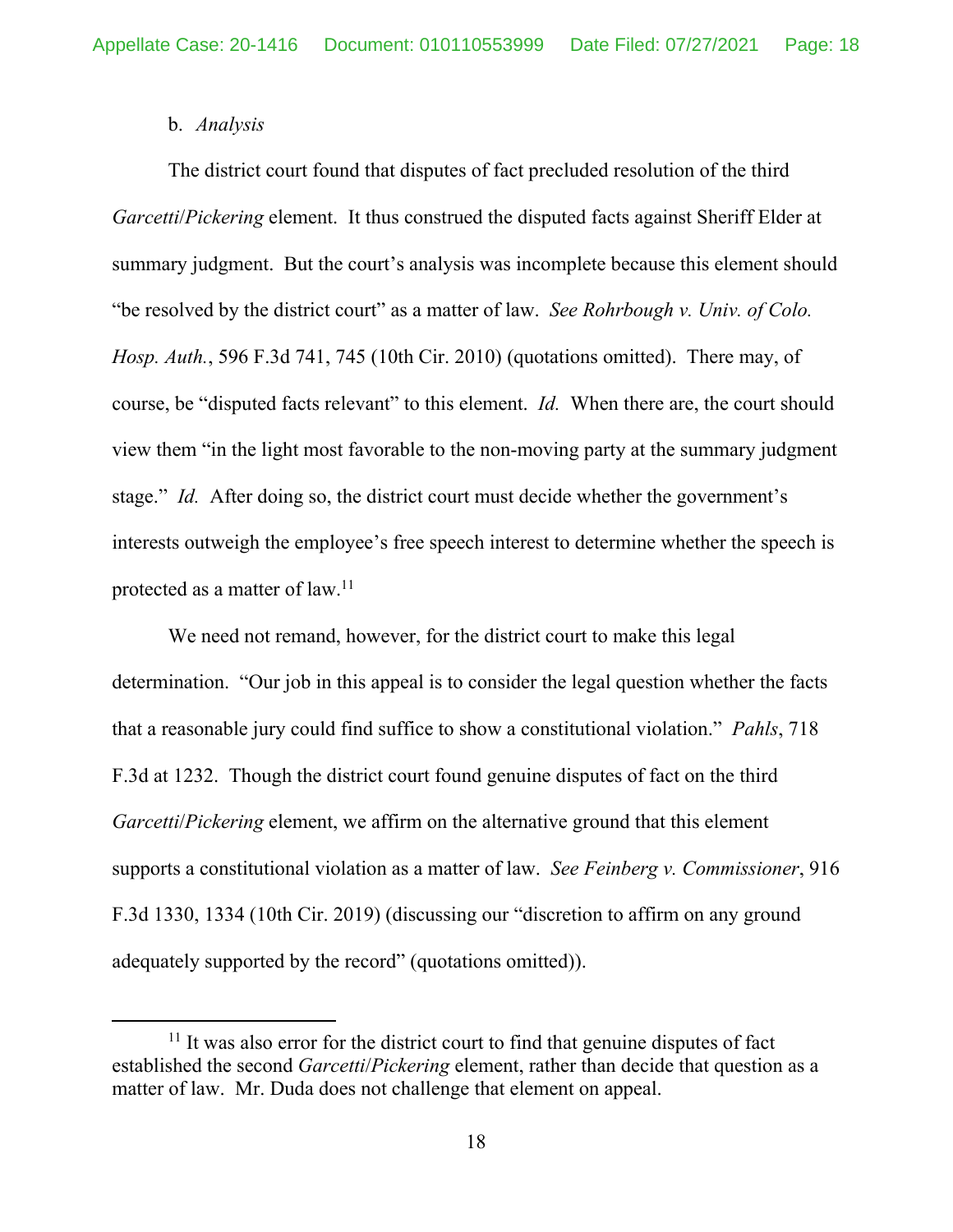Taking the facts as the district court found them in the light most favorable to Mr. Duda, we conclude that Sheriff Elder's interests in the internal operations of EPSO did not outweigh Mr. Duda's free speech interests. Although we must accept, based on the district court's findings, that Mr. Duda did not engage in on-duty political activity, we accept for purposes of our review that Sheriff Elder could have formed a reasonable belief that Mr. Duda had done so based on his review of Mr. Flynn's report. *See Heffernan*, 136 S. Ct. at 1418 ("[T]he government's *reason* for [taking an adverse action] is what counts here." (emphasis added)); *Waters*, 511 U.S. at 676 (noting employers are entitled to "rely on hearsay, on past similar conduct, on their personal knowledge of people's credibility, and on other factors that the judicial process ignores"). Even so, Sheriff Elder's decision to terminate Mr. Duda was not based on a reasonable prediction of disruption due to the Angley speech. *See Deschenie*, 473 F.3d at 1279.12

First, the tacit permission given to Sheriff Elder's employees to voice political support for him while on duty severely undermines his purported interest in firing Mr. Duda to avoid disruption at EPSO based on his political speech. The record shows that EPSO employees, particularly Lt. Huffor, spoke with impunity in support of Sheriff Elder's reelection bid while on duty. The prevalence of political speech in favor of

<sup>&</sup>lt;sup>12</sup> Sheriff Elder incorrectly argues the district court erred by applying an "actual" disruption" standard. Aplt. Br. at 26. The district court applied both an actual disruption and potential disruption standard. *See* App., Vol. III at 579 ("I find there is a genuine dispute as to whether [Mr.] Duda's political speech and activity—if it even occurred disrupted *or could potentially disrupt* EPSO operations." (emphasis added)). We need not decide which of the two standards applies. Assuming the potential disruption standard applies, Sheriff Elder still cannot prevail.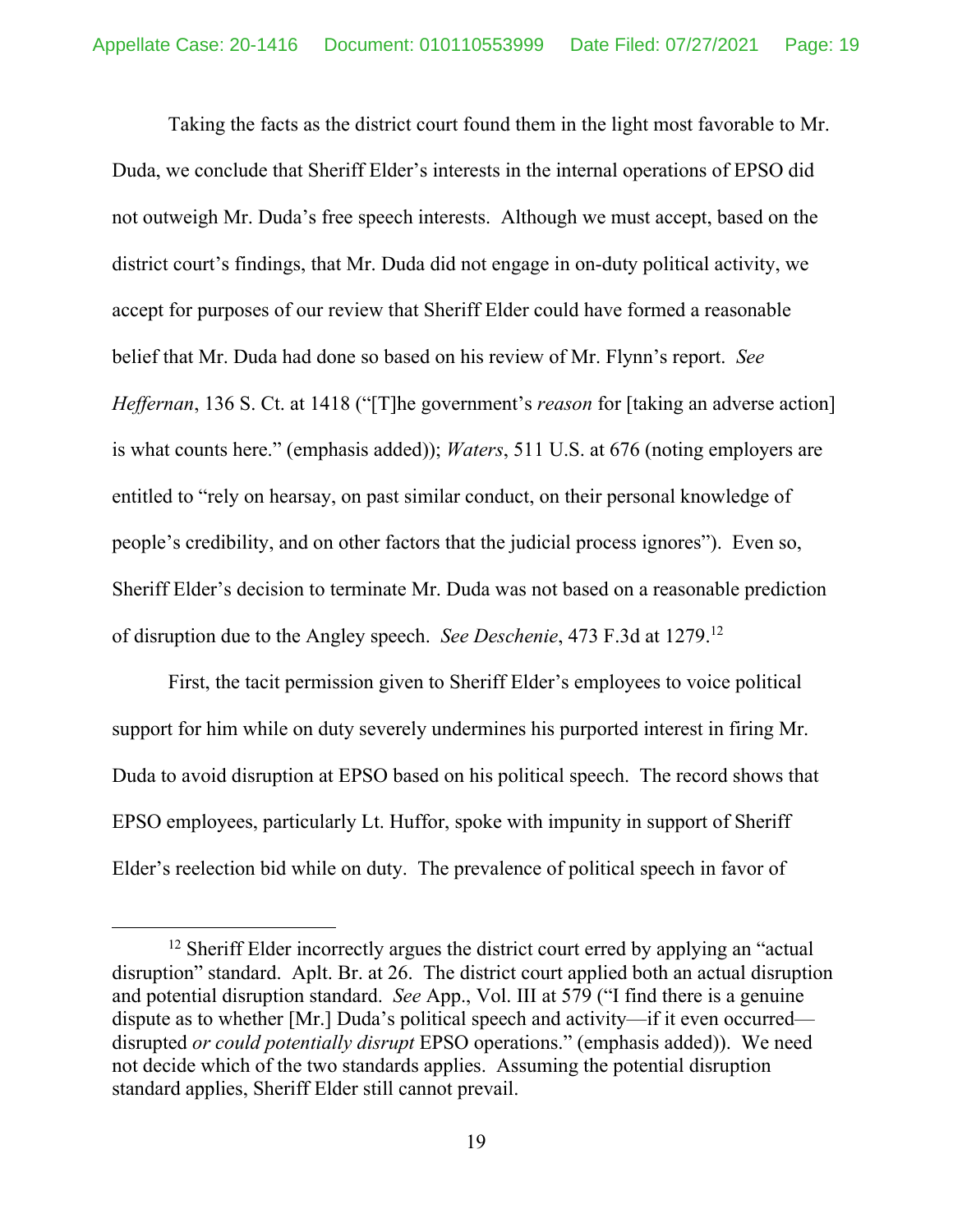Sheriff Elder shows that firing Mr. Duda for on-duty political speech was not based on a reasonable prediction that the speech would "interfere[] with the regular operation" of EPSO. *See Rankin*, 483 U.S. at 388. Rather, the record shows Mr. Duda's termination was based on "[v]iewpoint discrimination," an "egregious form of content discrimination" that occurs "when the specific motivating ideology or the opinion or perspective of the speaker is the rationale for the restriction." *See Rosenberger v. Rector & Visitors of the Univ. of Va.*, 515 U.S. 819, 829 (1995).

Second, the record indicates that "being politically loyal to the Sheriff" was not necessary for Mr. Duda to perform his job as a patrol sergeant. *See Jantzen v. Hawkins*, 188 F.3d 1247, 1253 (10th Cir. 1999). Speech restrictions on "a high-ranking deputy" are more justifiable than on an employee who "serves no confidential, policymaking or public contact role." *See Rock*, 791 F.3d at 1221 (quotations omitted). As a rank-and-file patrol sergeant, Mr. Duda's "employment relationship" with EPSO leadership was not "the kind of close working relationship[] for which it can persuasively be claimed that personal loyalty and confidence are necessary to [its] proper functioning." *See Pickering*, 391 U.S. at 570.

Third, the district court found that, at most, a couple of "employees fe[lt] uncomfortable or offended based on [Mr. Duda's] purported statements" in support of Mr. Angley. App., Vol. III at 579. But there is no evidence showing that Mr. Duda's political speech "threatened any of the work" of EPSO or compromised morale. *See Casey v. W. Las Vegas Indep. Sch. Dist.*, 473 F.3d 1323, 1333 (10th Cir. 2007). Sheriff Elder's contention that he fired Mr. Duda for his "purposefully disruptive behavior,"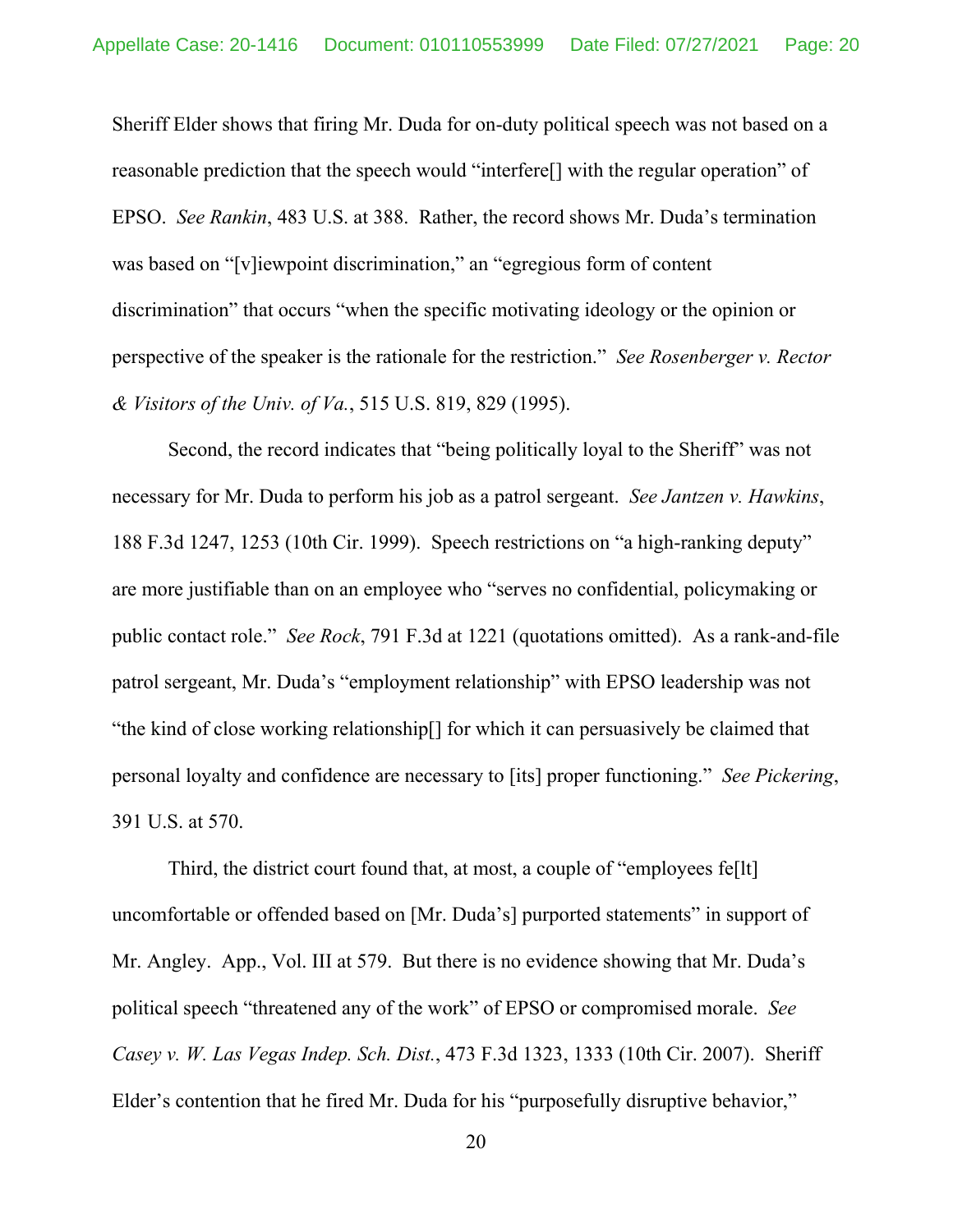Aplt. Br. at 26, including his on-duty political activity, concerns the fourth and fifth elements of the *Garcetti*/*Pickering* test.13

In sum, Sheriff Elder has not carried his burden on the third *Garcetti*/*Pickering*  element to show that his interest in maintaining an efficient workplace, judged according to his reasonable prediction of disruption, outweighed Mr. Duda's free speech interest in voicing political support for a candidate for public office.

# *Heffernan* **Defense**

On appeal, as in the district court, Sheriff Elder argues he fired Mr. Duda for violating a neutral EPSO policy prohibiting on-duty political activity, as permitted by *Heffernan*. Even accepting that EPSO had a neutral policy purporting to prohibit on-duty political activity that complied with constitutional standards, Sheriff Elder did not "follow[] it" because he did not apply it neutrally. *See Heffernan*, 136 S. Ct. at 1419.

The district court found ample evidence in the record that Lt. Huffor and other political supporters of Sheriff Elder were not punished for on-duty political activity:

• Deputy Arndt told Mr. Flynn that she "heard more political talk in my ten years at EPSO than I have heard in any other work environment." App., Vol. III at 570.

 $13$  Sheriff Elder argues the district court erred by "impos[ing] its own judgment upon the circumstances rather than affording [Sheriff] Elder the deference to which he is entitled as head of a law enforcement agency." Aplt. Br. at 26. He is correct that we defer to reasonable predictions about disruption, particularly in the law enforcement context. But that deference derives from an employer's ability to "articulate[] specific concerns" rooted in proper functioning of a department. *See Moore*, 57 F.3d at 934-35. Sheriff Elder's concerns appear to be rooted in political favoritism rather than a genuine belief about the proper functioning of EPSO.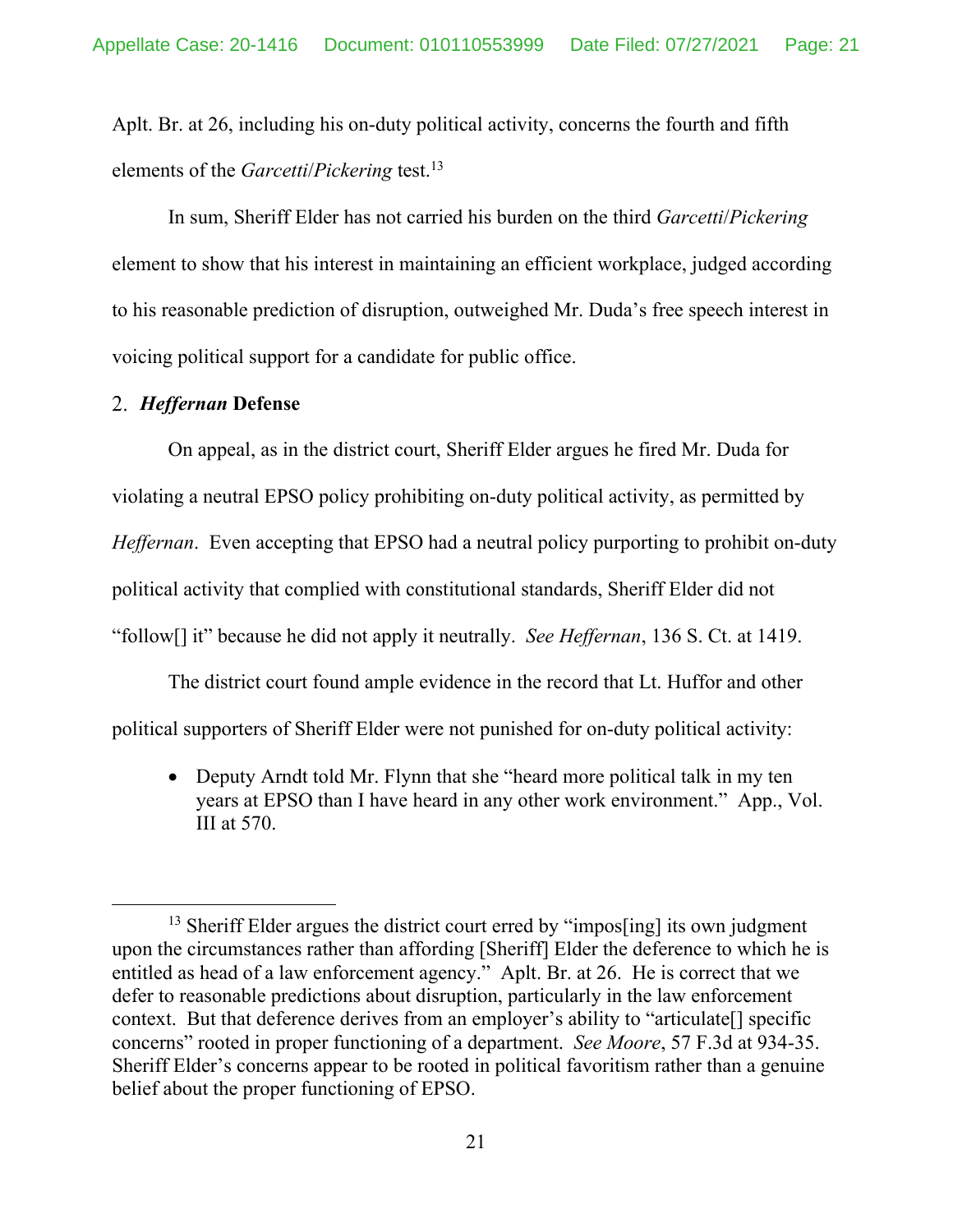- Lt. Mitchell reported hearing two employees—Ms. Huffor and Ms. Kirby stating their support for Sheriff Elder's reelection while on duty. *Id.*
- Lt. Mitchell reported hearing Lt. Huffor frequently engage in political talk at work, including expressing support for Sheriff Elder's campaign and chastising employees for supporting other candidates. *Id.*
- Lt. Huffor chastised Lt. Mitchell at work for not attending political events held for Sheriff Elder. *Id.*
- Lt. Huffor yelled at Sgt. Mike Pitt at work and accused him of not being a "true supporter" of Sheriff Elder. *Id.*

The record shows Sheriff Elder allowed his supporters to engage in political speech on his behalf while on duty, but he punished Mr. Duda for supporting a political rival. Rather than apply a speech-restriction policy neutrally, Sheriff Elder engaged in viewpoint discrimination, which violates the core of the First Amendment. *See Reed v. Town of Gilbert*, 576 U.S. 155, 163 (2015). Because Sheriff Elder did not apply the no-political-speech policy neutrally (assuming it existed), he cannot prevail under *Heffernan*.

Fighting this straightforward conclusion, Sheriff Elder argues "the Policy is unquestionably neutral because it applies equally to all employees, regardless of their political leanings or affiliations." Aplt. Br. at 23. His counsel insisted at oral argument that *Heffernan* requires only that a policy is neutral on its face and that it need not be neutrally applied to all. *See* Oral Arg. at 2:38-4:22.

*Heffernan* refutes Sheriff Elder's argument. The Supreme Court remanded in *Heffernan* for the Third Circuit to consider whether a neutral policy prohibiting overt involvement in a political campaign "existed" *and* "whether Heffernan's supervisors *were indeed following it.*" *Heffernan*, 136 S. Ct. at 1419 (emphasis added). Sheriff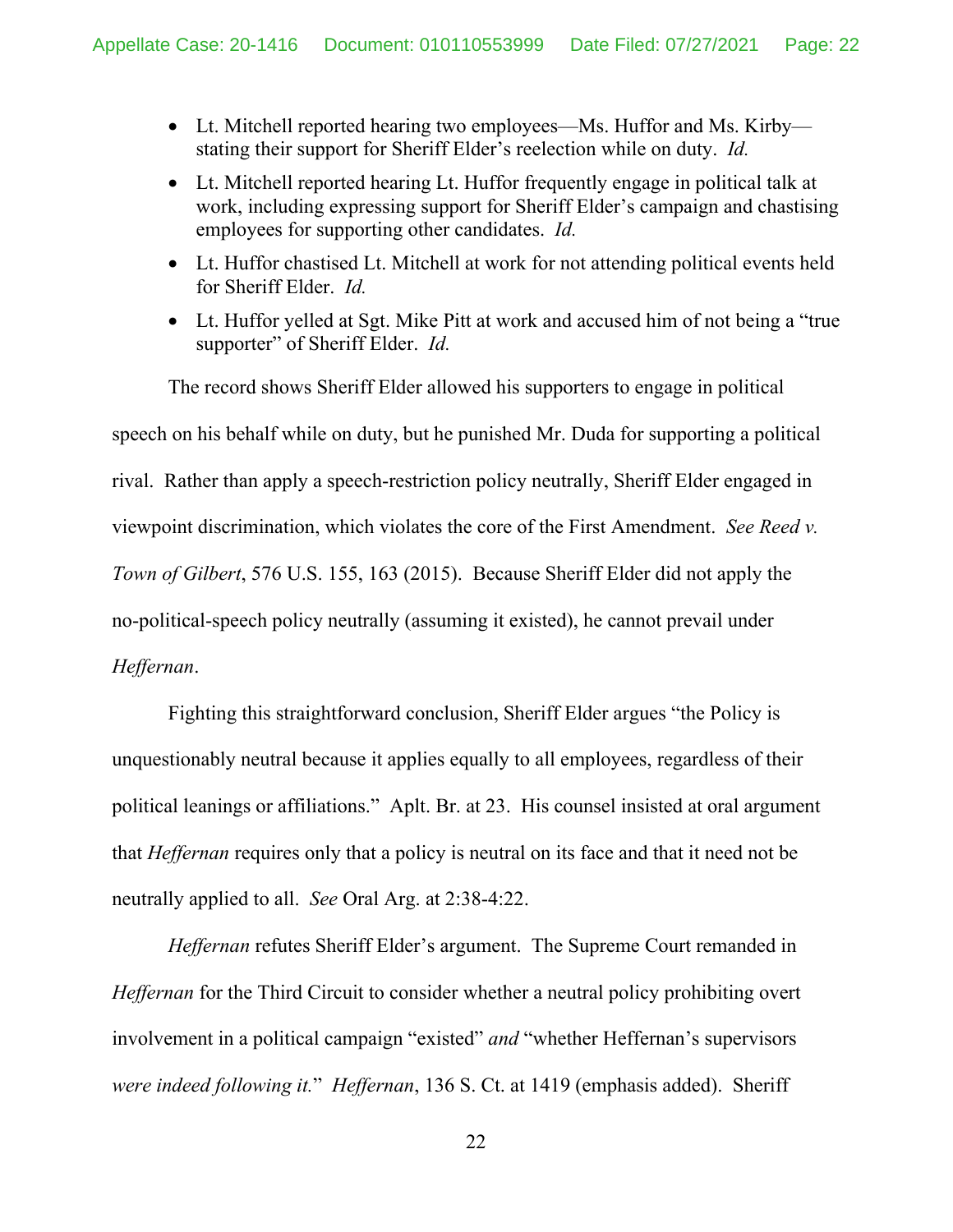Elder's argument ignores the requirement that supervisors actually follow the neutral policy by applying it equally to all.

The district court applied *Heffernan* properly.

#### **No Jurisdiction to Review Clearly Established Law**

On the clearly established law prong of qualified immunity, Sheriff Elder argues that not "every reasonable official would have known that terminating a sheriff's deputy for multiple policy violations, including violation of a neutral and constitutional policy prohibiting on-duty political activity, confirmed by an independent investigation, would contravene the First Amendment." Aplt. Br. at 18 (quoting App., Vol. II at 428). We lack jurisdiction to consider Sheriff Elder's argument because he effectively "dispute[s] the facts alleged by the plaintiff" rather than raising a "legal challenge[] to the denial of qualified immunity based on those facts." *Henderson*, 813 F.3d at 948 (quotations omitted).

The district court denied qualified immunity to Sheriff Elder because it found that *Jantzen v. Hawkins*, 188 F.3d 1247 (10th Cir. 1999), provided clearly established applicable law. In that case, three plaintiffs worked in a sheriff's office and actively campaigned for the incumbent sheriff's opponent. *Id.* at 1250. They were fired after the sheriff won reelection. *Id.* We denied qualified immunity to the sheriff because he "should have known that it would be unconstitutional to terminate [the plaintiffs] for affiliating with and/or believing in a particular candidate." *Id.* at 1259.

Our interlocutory jurisdiction would permit consideration of the clearly established law question of whether "the facts that the district court ruled a reasonable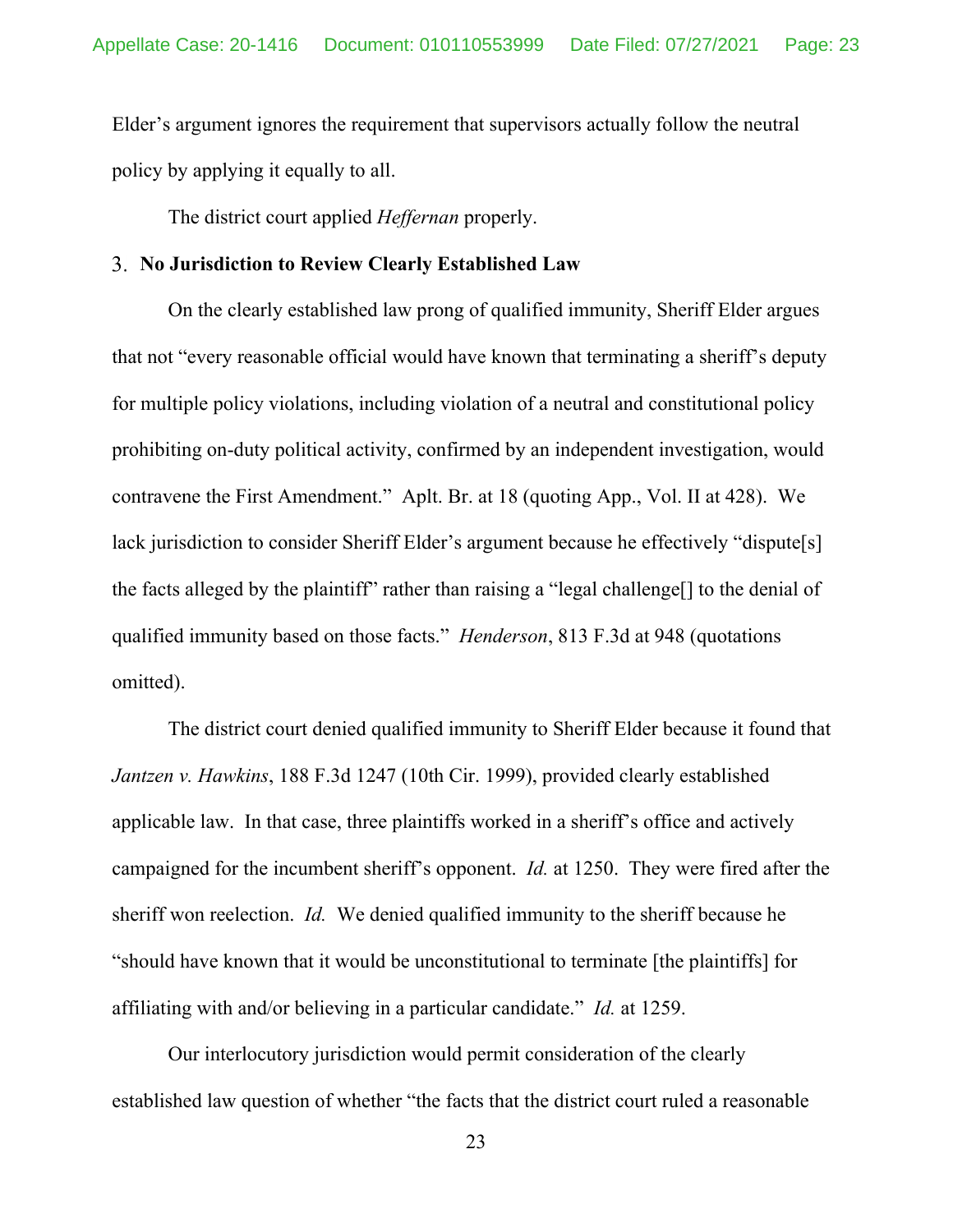jury could find," taken in the light most favorable to the plaintiff, show a violation of clearly established law under *Jantzen*. *See Sawyers*, 962 F.3d at 1282. Usually, "[w]hether a constitutional right was clearly established at the time an alleged violation occurred is a quintessential example of a purely legal determination fit for interlocutory review." *Fancher*, 723 F.3d at 1200 (quotations omitted). But that jurisdiction is premised on our accepting "the facts we must assume to be true at this stage of the proceedings." *See id.*

On appeal, Sheriff Elder argues that *Jantzen* is distinguishable from his version of the facts. He contends *Jantzen* "did not involve the application of a policy prohibiting on-duty political activity or an independent investigation confirming such a policy violation and other instances of misconduct." Aplt. Br. at 21. As discussed above, the district court found that Sheriff Elder did not neutrally apply a policy prohibiting on-duty political activity. Further, the court found a genuine dispute of fact on the fourth element of *Garcetti*/*Pickering* as to "whether the policy was neutral or uniformly applied," and on the fifth element it found "a jury could also reasonably conclude that [Mr. Duda's] protected speech *did* motivate [Sheriff Elder] to fire him." App., Vol. III at 581, 583. Rather than accept these facts, Sheriff Elder's clearly-established-law argument implicitly disputes them.

Sheriff Elder does not present an argument based on "the facts we must assume to be true at this stage of the proceedings." *See Fancher*, 723 F.3d at 1200. We thus lack jurisdiction to consider Sheriff Elder's clearly-established-law argument, which is "an intertwining of disputed issues of fact and cherry-picked inferences, on the one hand,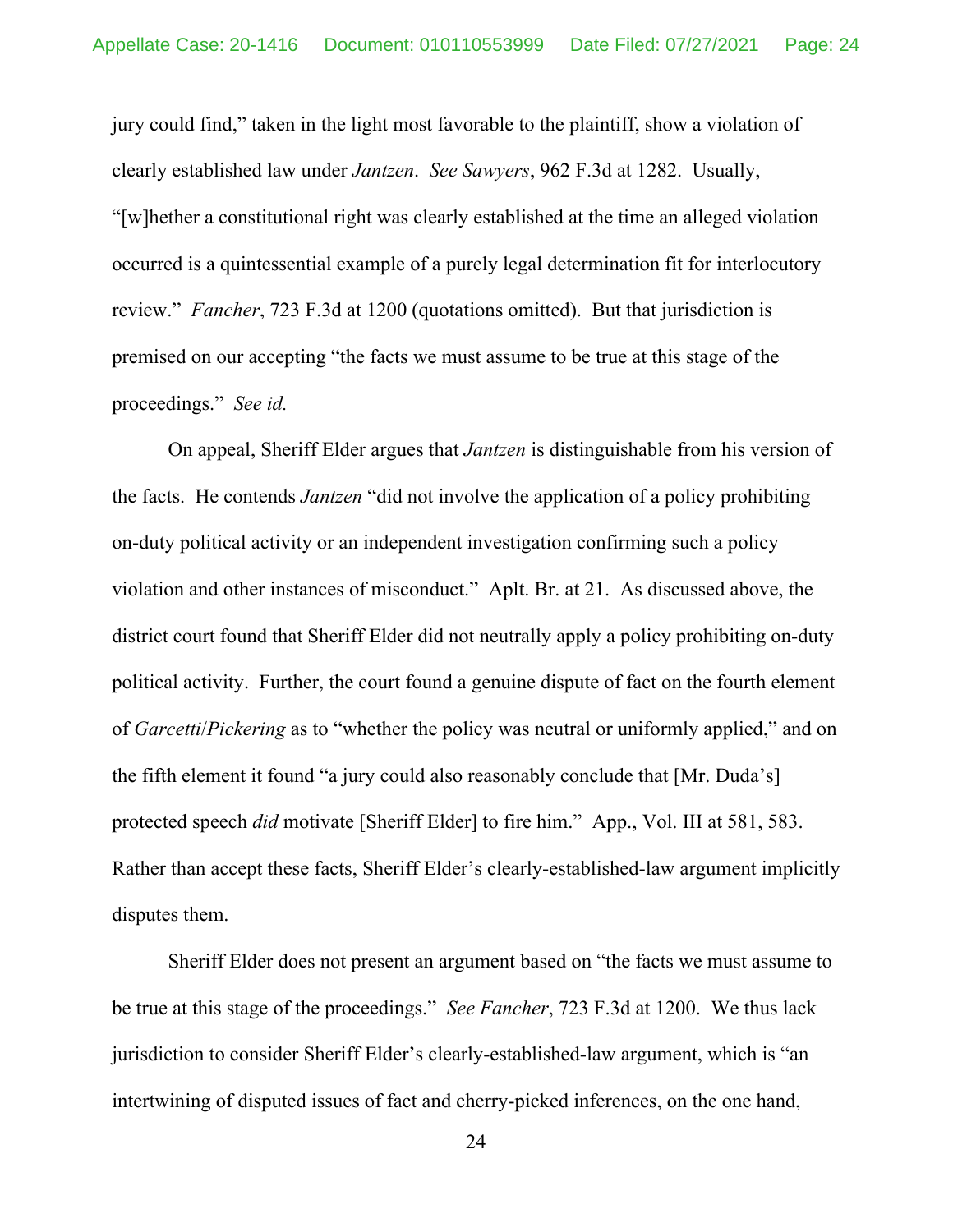with principles of law, on the other hand." *McKenney v. Mangino*, 873 F.3d 75, 84 (1st Cir. 2017) (declining to exercise jurisdiction over a fact-bound clearly-established-law argument). He has otherwise waived any jurisdictionally appropriate challenge to the district court's clearly-established-law holding because he has not made one. *See Sawyers*, 962 F.3d at 1286.14

In sum, we lack jurisdiction where, as here, the defendant-appellant's argument "is limited to a discussion of [his] version of the facts and the inferences that can be drawn therefrom." *Castillo*, 790 F.3d at 1018.

\* \* \* \*

We affirm the district court's denial of qualified immunity to Sheriff Elder on Mr. Duda's Angley speech claim. The district court did not err in finding a constitutional violation. We lack jurisdiction to consider Sheriff Elder's fact-bound challenge to the district court's clearly-established-law holding.

# C. *Reporting Speech Claim*

Applying the *Garcetti*/*Pickering* test, the district court found a constitutional violation on the reporting speech claim. It further determined the applicable law was clearly established.

On appeal, Sheriff Elder does not contest there was a constitutional violation. Instead, he argues no law clearly established it was unconstitutional to terminate Mr.

<sup>&</sup>lt;sup>14</sup> We thus need not determine whether the facts, as the district court found them and construed in the light most favorable to Mr. Duda, show a violation of clearly established law under *Jantzen*, or any other case.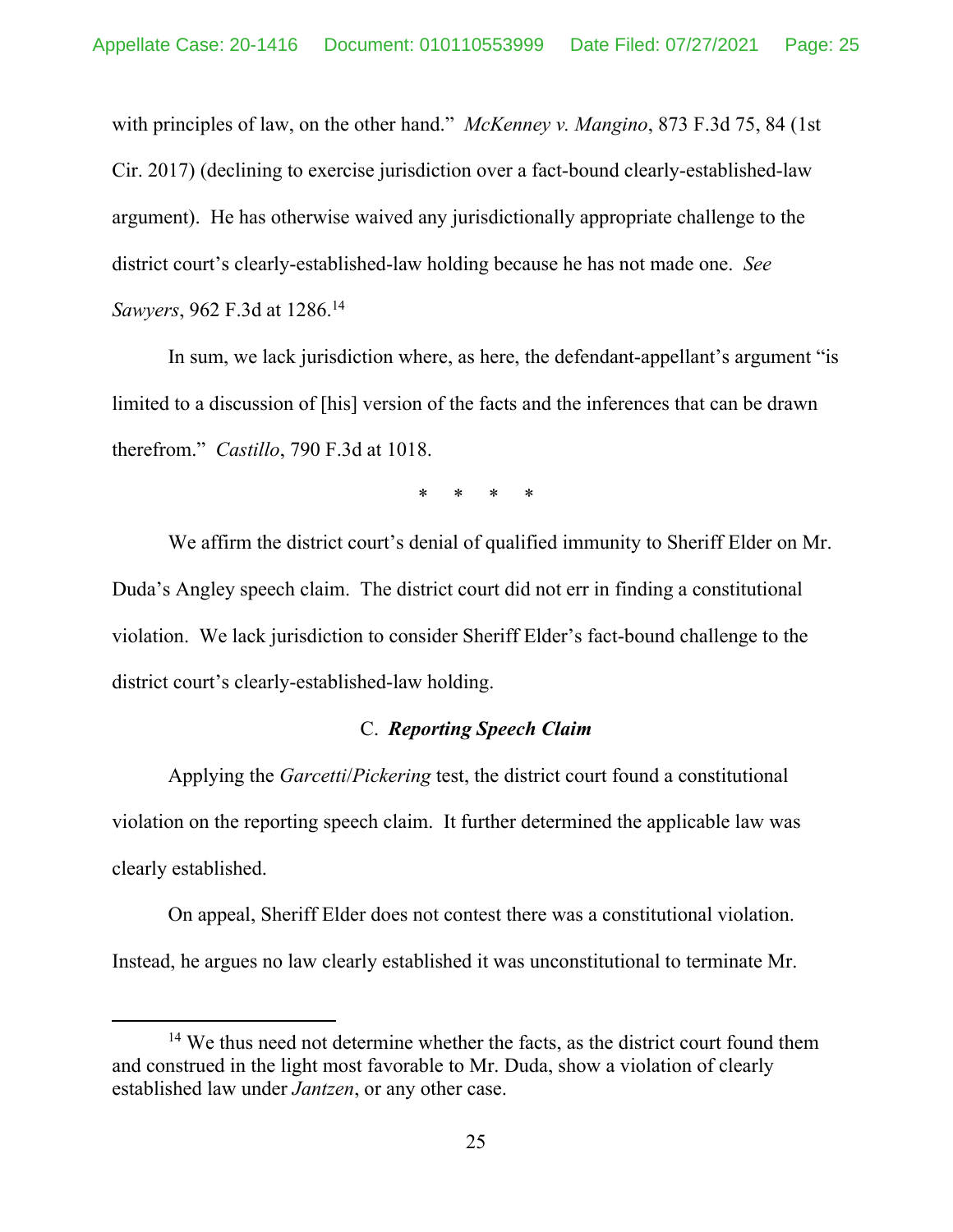Duda for the reporting speech. He contends the district court incorrectly relied on *Wulf v. City of Wichita*, 883 F.2d 842 (10th Cir. 1989), in which we found for the plaintiff, rather than *Woodward v. City of Worland*, 977 F.2d 1392 (10th Cir. 1992), and *Lytle v. City of Haysville*, 138 F.3d 857 (10th Cir. 1998), in which we found for the defendants.

## **Legal Background**

We provide background on (a) *Wulf*, (b) *Woodward*, and (c) *Lytle*.

a. *Wulf* 

Mr. Wulf was a Wichita police officer. *Wulf*, 883 F.2d at 846. He was active in the Fraternal Order of Police ("FOP"). *Id.* at 847. After the relationship between the police chief and the FOP became strained, Mr. Wulf sent a letter to the Attorney General of Kansas requesting an investigation into alleged misconduct at the Wichita Police Department. *Id.* at 847-50. The letter alleged that police employees were pressured to quit their FOP memberships; the police chief withheld prosecution for violations of liquor and gambling laws while taking drastic measures to address an FOP bachelor party involving similar conduct; the chief violated department policies concerning the use of municipal funds; and there had been "[g]ross misconduct on the part of a staff member in the sexual harassment of a subordinate employee." *Id.* at 849-50. The letter provided "specific instances of misconduct" to support these allegations. *Id.* at 850. The chief saw a copy of the letter, as did the Attorney General. *Id.* at 850-51. After no investigation commenced, Mr. Wulf shared a copy of the letter with a local newspaper, which published a story on the allegations. *Id.* at 851-52. Mr. Wulf was terminated. *Id.* at 853.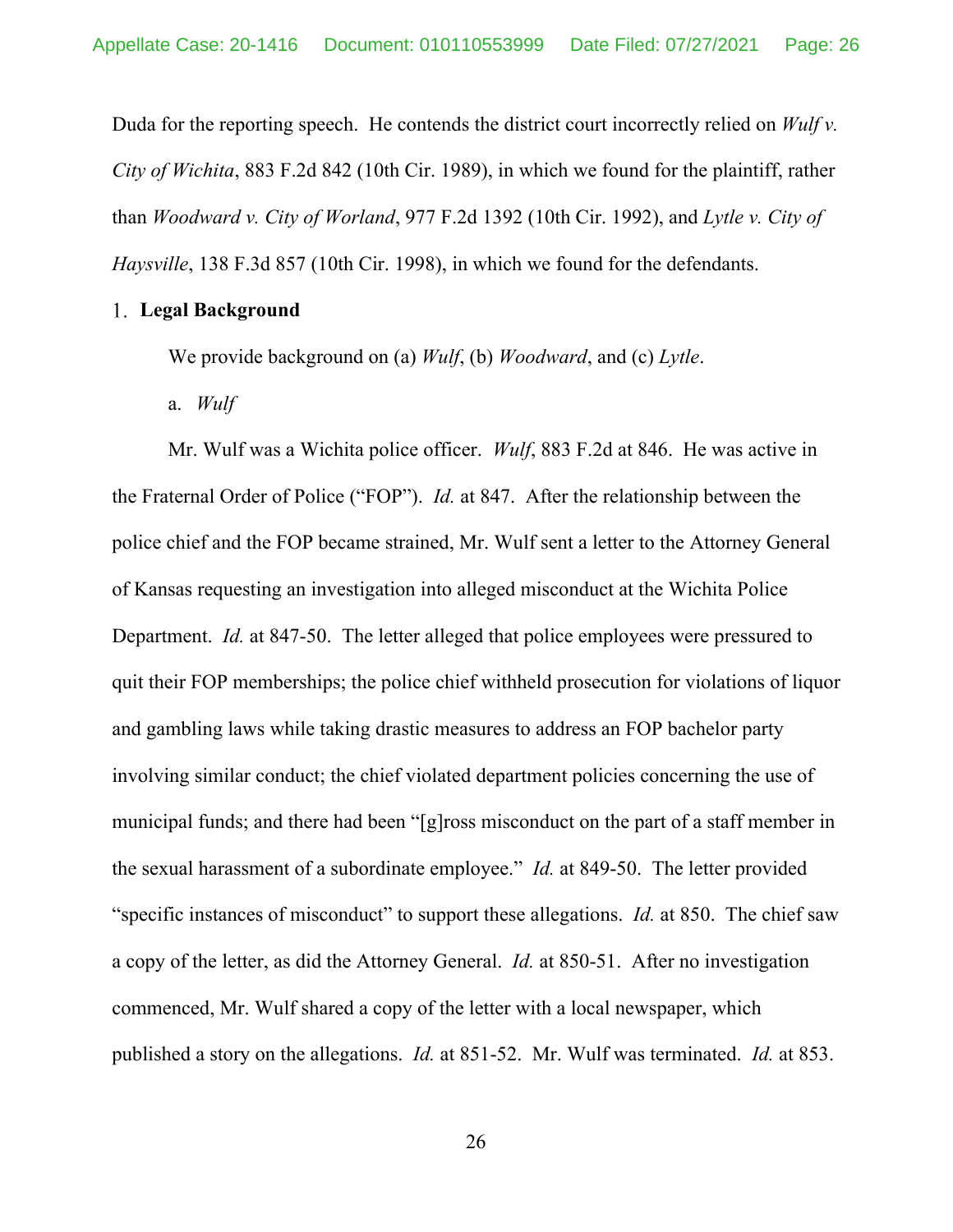We affirmed the judgment on Mr. Wulf's First Amendment retaliation claim. We said he had carried his burden to establish the speech was on a matter of public concern because the letter "alleged interference with the right of supervisory police officers to join the FOP; unfair treatment of the FOP private club vis-à-vis other private clubs; misappropriation and misuse of public funds; and sexual harassment of one officer by a supervisor." *Id.* at 857. We noted that "[a]llegations of sexual harassment have been found to involve matters of public concern." *Id.* at 860.

#### b. *Woodward*

In *Woodward*, the plaintiffs were three female law enforcement employees who complained to their departmental supervisors that officers had sexually harassed them. 977 F.2d at 1394. In their lawsuit, they alleged they were retaliated against for their complaints. *Id.* 

We granted qualified immunity to the defendants on the plaintiffs' First Amendment retaliation claim. We first found the plaintiffs' speech was not on a matter of public concern because "the thrust of the . . . speech was that they personally were being subjected to sexual harassment and they wanted it to stop." *Id.* at 1403-04. Neither "the purpose [n]or substance of the complaints [was] to assert that the sexual harassment prevented the [department] from properly discharging its official responsibilities." *Id.* at 1404. We found the "speech was calculated to redress personal grievances" rather than to further "a broader public purpose." *Id.* at 1403.

Though the Supreme Court's decision in *Connick v. Myers*, 461 U.S. 138 (1983), recognized that some speech "on internal employment conditions" could be "regarded as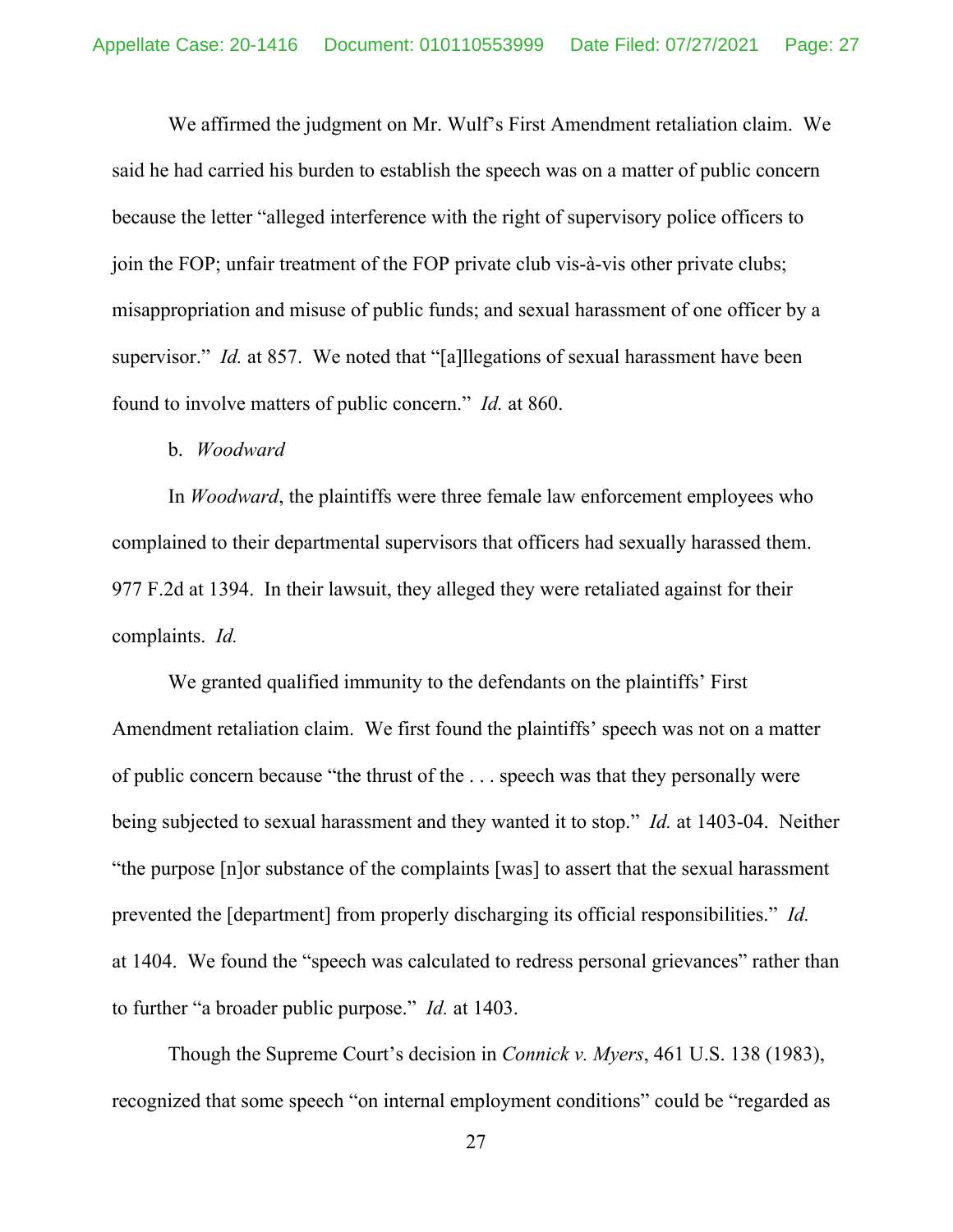pertaining to a matter of public concern if it addresses important constitutional rights which society at large has an interest in protecting," we found "no case holding that speech similar to that made by Plaintiffs pertained to a matter of public concern." *Woodward*, 977 F.2d at 1404.

c. *Lytle*

Mr. Lytle was a police officer in Haysville, Kansas. *Lytle*, 138 F.3d at 860. He became convinced that his fellow "officers committed second-degree murder by failing to render emergency aid to the victim of a police shooting." *Id.* He gave a statement under oath to the attorney of the victim's widow. *Id.* at 861. Mr. Lytle did not report his misgivings to the police chief. *Id.* at 861-62. He did testify before a grand jury, and spoke to a local newspaper reporter. *Id.* at 862. After the article was published, department morale "decreased significantly," other officers "distrusted Mr. Lytle and refused to speak with him," and the charges "undermined public trust in the Department, making law enforcement more difficult." *Id.* After reading Mr. Lytle's account in the paper, the chief investigated his allegations. *Id.* Finding them unsupported, the chief terminated Mr. Lytle, citing breach of the department's confidentiality rules. *Id.*

We affirmed the grant of summary judgment to the defendants on the First Amendment retaliation claim. We noted the import of Mr. Lytle's whistleblower status was "substantially diminished by [his] failure to pursue his allegations within the Department and by the unreasonableness of his beliefs about government wrongdoing." *Id.* at 868. We found "Mr. Lytle's limited interests [we]re far outweighed by the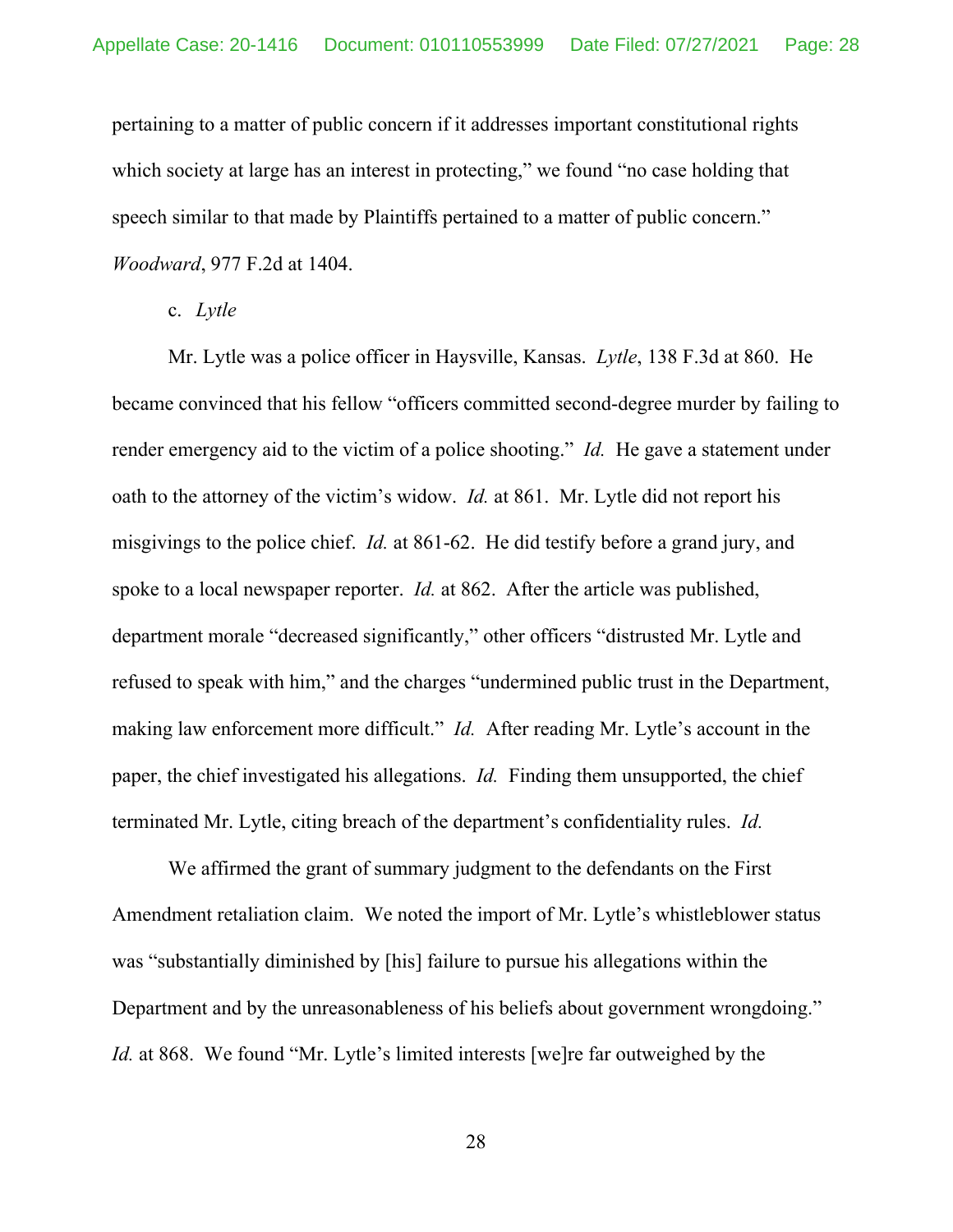Department's interest in maintaining confidentiality and avoiding workplace disruption." *Id.*

## **Analysis**

The district court denied qualified immunity to Sheriff Elder on the reporting speech claim, finding *Wulf* clearly established the law. We affirm because *Wulf* is substantially similar to the facts of this case. Under *Wulf*, it was "sufficiently clear that every reasonable official [in Sheriff Elder's position] would have understood" that firing Mr. Duda based on his speech reporting misconduct at EPSO to *The Independent* was unconstitutional. *See Mullenix v. Luna*, 577 U.S. 7, 11 (2015) (per curiam) (quotations omitted). The following reasons support this conclusion.

First, as the district court found, Mr. Duda "was not himself harassed but instead spoke out about alleged sexual harassment to comply with policy and out of concern for EPSO culture and practices." App., Vol. III at 589. After reporting Lt. Huffor's alleged sexual harassment internally, Mr. Duda reported Lt. Huffor's sexual harassment of the female EPSO deputy to *The Independent*. Thus, in both *Wulf* and this case, the allegations of sexual harassment concerned a "broader public purpose" about misconduct within the department rather than "personal grievances." *See Woodward*, 977 F.2d at 1403.

Second, in both *Wulf* and this case, the protected speech that allegedly gave rise to the termination was made to a local reporter.

Third, as in *Wulf*, Mr. Duda's speech to *The Independent* concerned a wide range of alleged misconduct at EPSO, including sexual harassment. He also reported on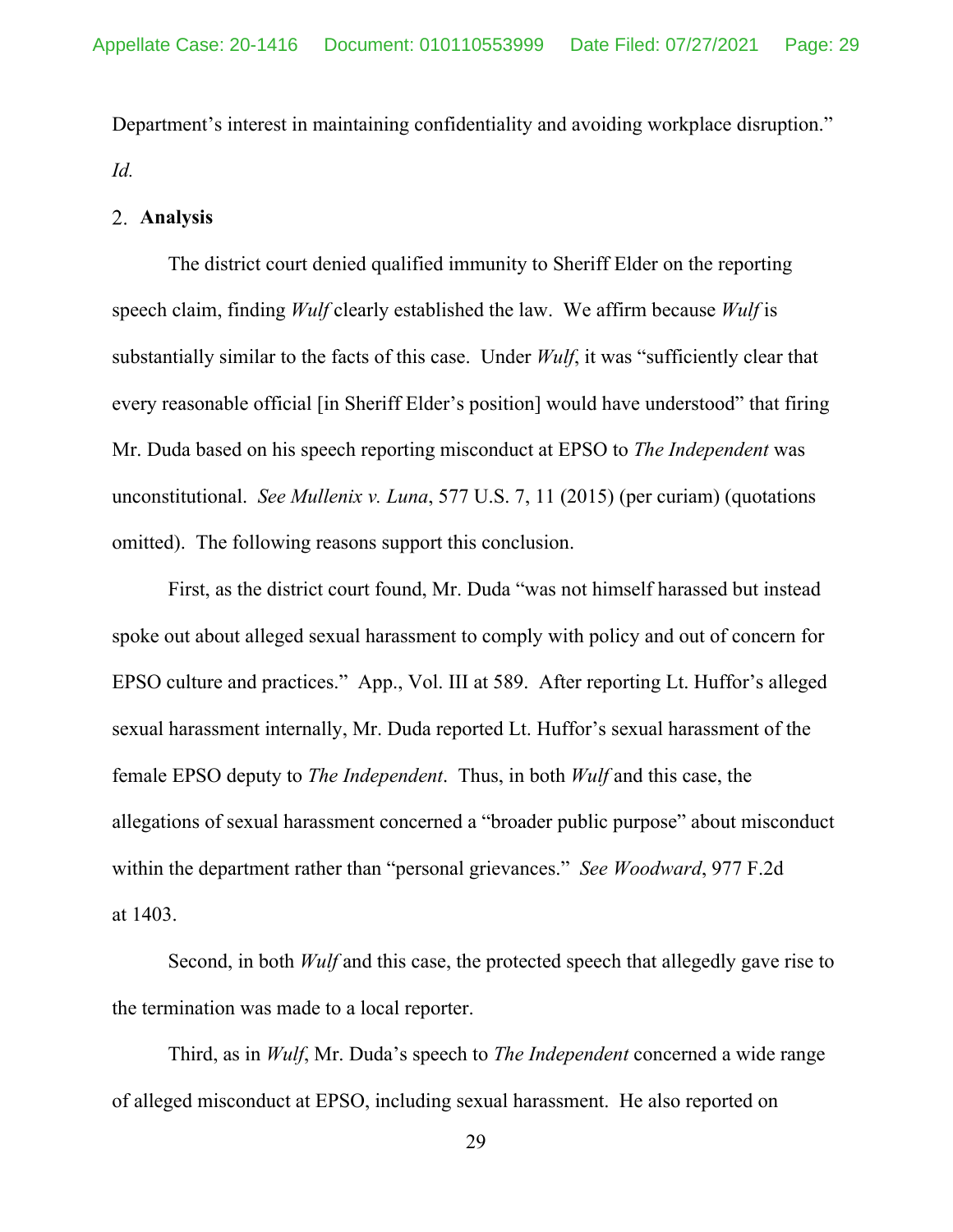political favoritism at EPSO for Sheriff Elder's political supporters and the singling out of Mr. Duda.

Because in both *Wulf* and this case the plaintiffs were terminated after reporting to a local newspaper about misconduct within a law enforcement agency, including sexual harassment directed at someone other than the plaintiff, there is "substantial correspondence between the conduct in question" and *Wulf*, defeating qualified immunity for Sheriff Elder. *See Cummings v. Dean*, 913 F.3d 1227, 1240 (10th Cir. 2019) (quotations omitted). Sheriff Elder's arguments to the contrary are without merit.

First, Sheriff Elder argues this case resembles *Woodward* more than *Wulf* because Mr. Duda's report of alleged sexual harassment was made for purposes of an internal investigation. But although Mr. Duda originally reported Lt. Huffor's alleged sexual harassment internally, his speech to *The Independent* led to his termination.

Second, Sheriff Elder contends that *Lytle* parallels the facts of this case because, "[c]ontrary to the district court's finding, the undisputed fact established that [Mr. Duda], through his attorney, sent a letter to the El Paso County Attorney asking that other deputies be investigated for alleged on-duty political activity less than forty-eight hours before he was interviewed for the Independent news article." Aplt. Br. at 28.

Sheriff Elder's invocation of *Lytle* is misplaced. He focuses on the fact that only 48 hours elapsed between Mr. Duda's letter to the El Paso County Attorney asking for EPSO employees to be investigated for alleged on-duty political activity and his interview with *The Independent*. But *The Independent* article included not just details about Sheriff Elder's alleged unequal application of the EPSO policy prohibiting on-duty